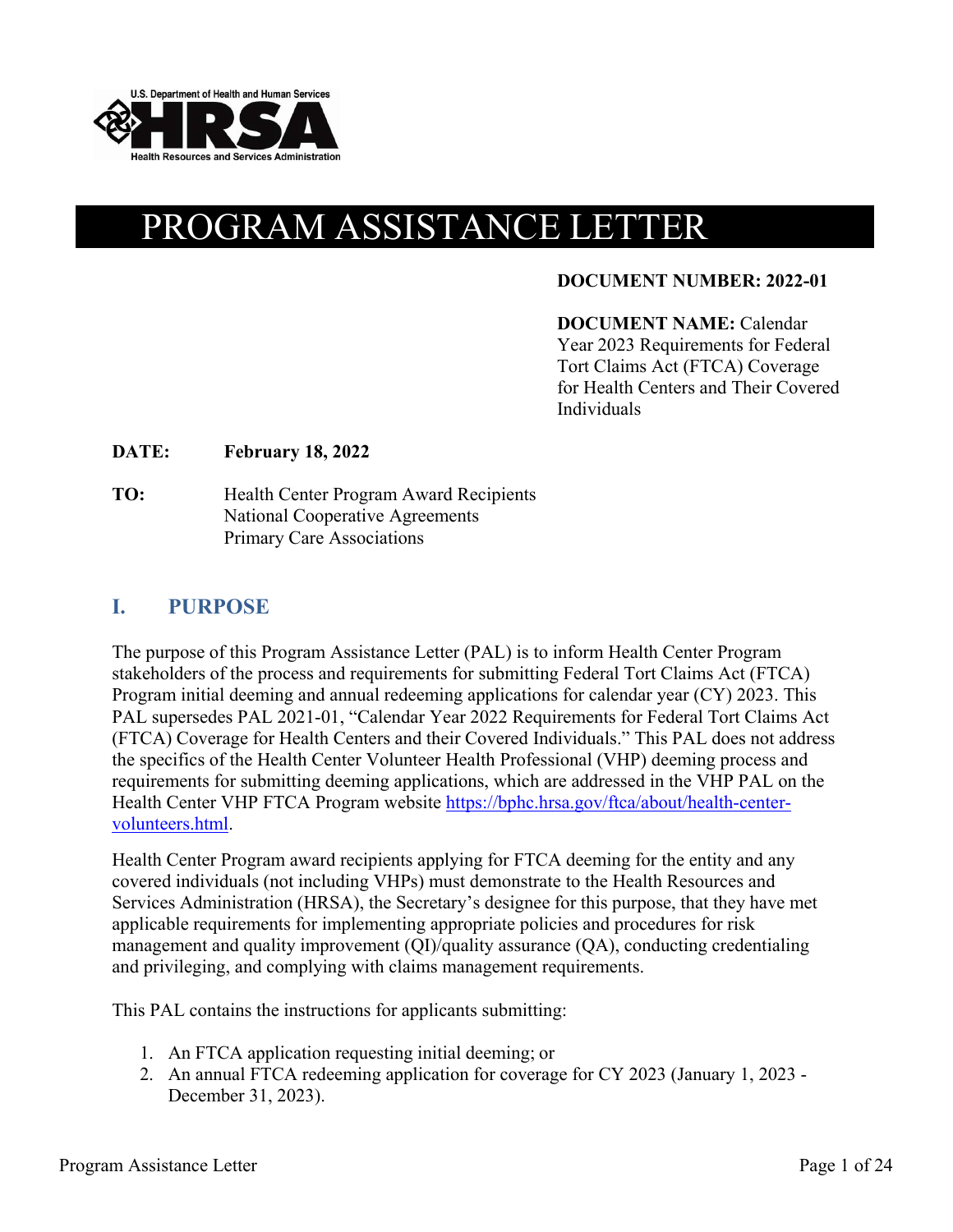# **II. BACKGROUND**

Eligible entities (including Health Center Program award recipients and subrecipients, as described in the Health Center FTCA regulations<sup>1</sup>) may be deemed by HRSA as employees of the Public Health Service (PHS) for purposes of liability protections for the performance of medical, surgical, dental, and related functions within the scope of deemed employment.

Eligible Health Center Program award recipients and subrecipients -- hereafter "entities," or "health centers" -- in order to receive deemed employment status under the Federally Supported Health Centers Assistance Acts (FSHCAA) of 1992 (Pub. L. 102-501) and 1995 (Pub. L. 104- 73) (section 224 of the PHS Act) (42 U.S.C.  $\S$  233(g)-(n)), for themselves and their statutorily eligible "covered individuals"<sup>[2](#page-1-1)</sup>, must submit and receive approval of a deeming application that demonstrates compliance with all Health Center FTCA Program requirements. These requirements include demonstrated implementation of policies and procedures for risk management and QI/QA, conduct of credentialing and privileging, and compliance with claims management requirements. Each entity seeking FTCA coverage must submit an initial deeming application or redeeming application for the calendar year in the form and manner prescribed by HRSA.

Section 224(h) of the PHS Act requires the Secretary, as a condition of deeming the entity and its covered personnel, to make certain determinations. Under section  $224(h)(1)$ , the Secretary must determine that the entity has implemented "appropriate policies and procedures to reduce the risk of malpractice and the risk of lawsuits arising out of any health or health-related functions performed by the entity." Similarly, under section 224(h)(2), the Secretary must determine that the entity has reviewed and verified "the professional credentials, references, claims history, fitness, professional review organization findings, and license status of its physicians and other licensed or certified health care practitioners and, where necessary, has obtained the permission from these individuals to gain access to this information." In addition, section 224(h)(3) requires that the Secretary determine that an entity "has no history of claims having been filed against the United States … or if such a history exists, has fully cooperated with the Attorney General in defending against any such claims and either has taken, or will take, any necessary corrective steps to assure against such claims in the future." Finally, section 224(h)(4) requires that the Secretary determine that the entity "will fully cooperate with the Attorney General in providing information relating to an estimate of annual claims described in subsection (k) of the Act." Deeming and redeeming applications must demonstrate that the entity seeking FTCA coverage has successfully met all of these requirements.

# **III. APPLICABILITY**

This PAL applies to eligible entities that receive grant funding under section 330 of the PHS Act, including sections 330(e), (g), (h), and/or (i), as award recipients and subrecipients, as defined by 42 C.F.R. 6.2, and their "covered individuals."

<span id="page-1-1"></span><span id="page-1-0"></span> $1$  42 CFR part 6

<sup>2</sup> See Section I.B, FTCA Health Center Policy Manual, Section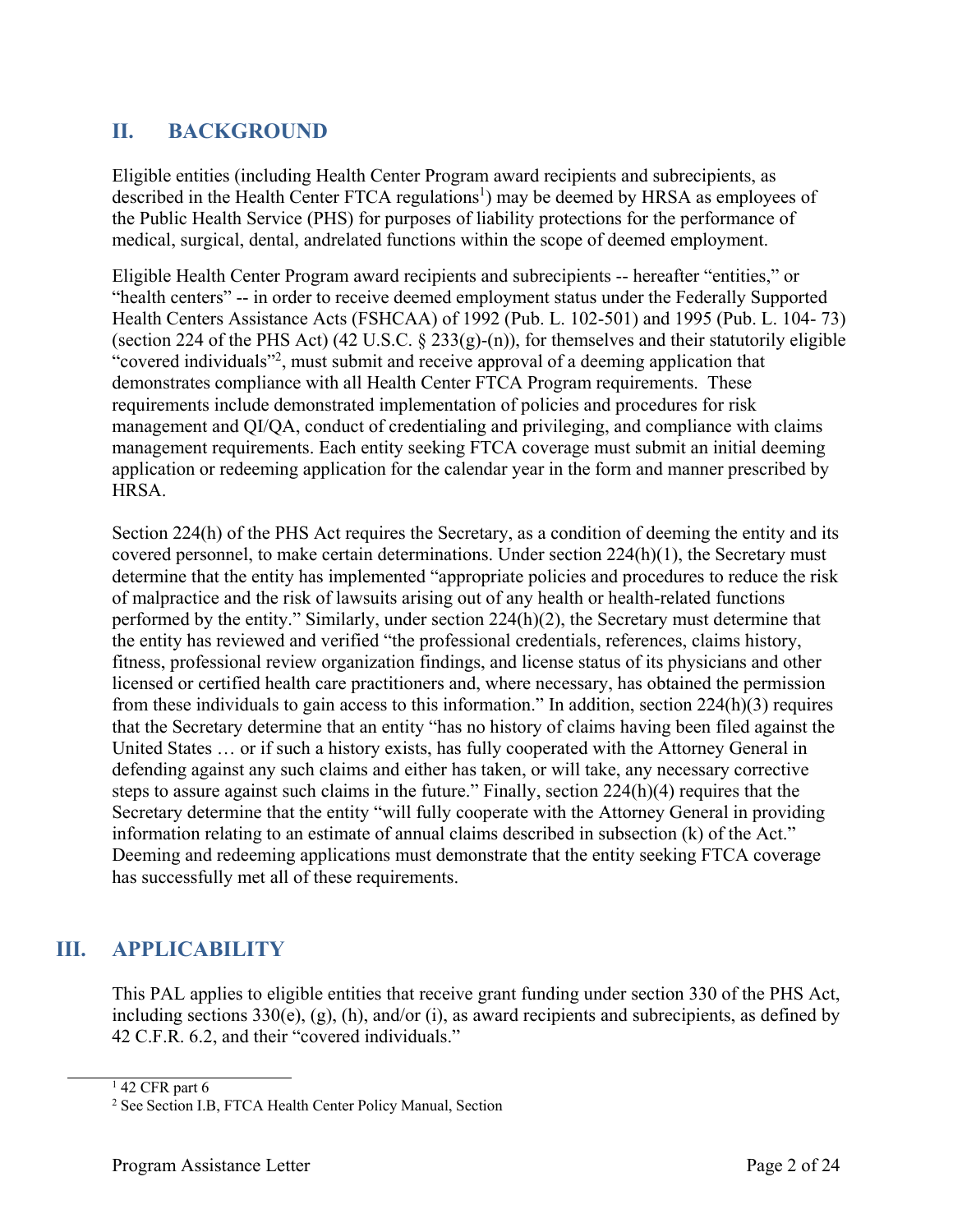Approval by HRSA of a deeming application submitted in accordance with this PAL will result in a Notice of Deeming Action (NDA) issued to the health center or, where appropriate, to the subrecipient. The NDA also extends to the actions of *any* employee, officer, board member, or qualified contractor of the entity meeting the statutory requirements ("covered individuals") and acting within the scope of deemed employment. *The NDA issued to the entity does not extend deeming/coverage to VHPs. Deeming/coverage for VHPs is solely made available through a distinct, individual sponsorship process, as required by section 224(q) of the PHS Act. For additional VHP program information please see the FTCA VHP website at [https://bphc.hrsa.gov/ftca/about/health-center-volunteers.html.](https://bphc.hrsa.gov/ftca/about/health-center-volunteers.html)* 

# **IV. HIGHLIGHTED CHANGES FOR THIS YEAR'S DEEMING CYCLE**

In this application cycle, some questions were removed from the Quality Improvement/Quality Assurance Section, as these questions are similar to information that is also collected in the Risk Management Section. This change is intended to reduce duplicative efforts. For the Credentialing and Privileging Section, in this cycle, applicants will be required to submit a Credentialing List with provider information to help verify compliance with deeming requirements.

# **V. SUBRECIPIENT DEEMING APPLICATIONS**

Subrecipients eligible to apply for deeming/FTCA coverage, under 42 CFR 6.2, are only those entities receiving funds from a covered section 330 award recipient under a grant or contract to provide a full range of services on behalf of a covered entity that is an award recipient. As noted above, FTCA coverage applies only to those services carried out within the scope of deemed employment, which includes, but is not limited to, those activities carried out under the grantfunded project. All subrecipient service sites must be included in the award recipient's approved scope of project as reported on Form 5B in order to be eligible to apply for deemed employment status. All subrecipient entities seeking deemed employment status based on their receipt of funding from an award recipient to carry out grant-supported activities must submit a separate deeming application to HRSA through the award recipient.

Please note that, because subrecipients are eligible for deeming based on their receipt of funding from the award recipient to carry out a portion of the grant-supported project, only the award recipient (the entity named on the Notice of Award) can transmit a request to HRSA for subrecipient deeming, with resultant FTCA coverage, through HRSA's Electronic Handbooks (EHBs). Health centers requesting FTCA coverage on behalf of a subrecipient must submit a complete deeming application on the subrecipient's behalf in accordance with the initial deeming and redeeming application requirements specified within this PAL and other FTCA Program requirements. The subrecipient deeming application ordinarily must be completed along with the award recipient's deeming application package. *Note:* **the award recipient's deeming** *does not apply* to the subrecipient entity. Subrecipient applications are subject to the same requirements as those applicable to award recipients, and only subrecipients of deemed entities are eligible for deeming.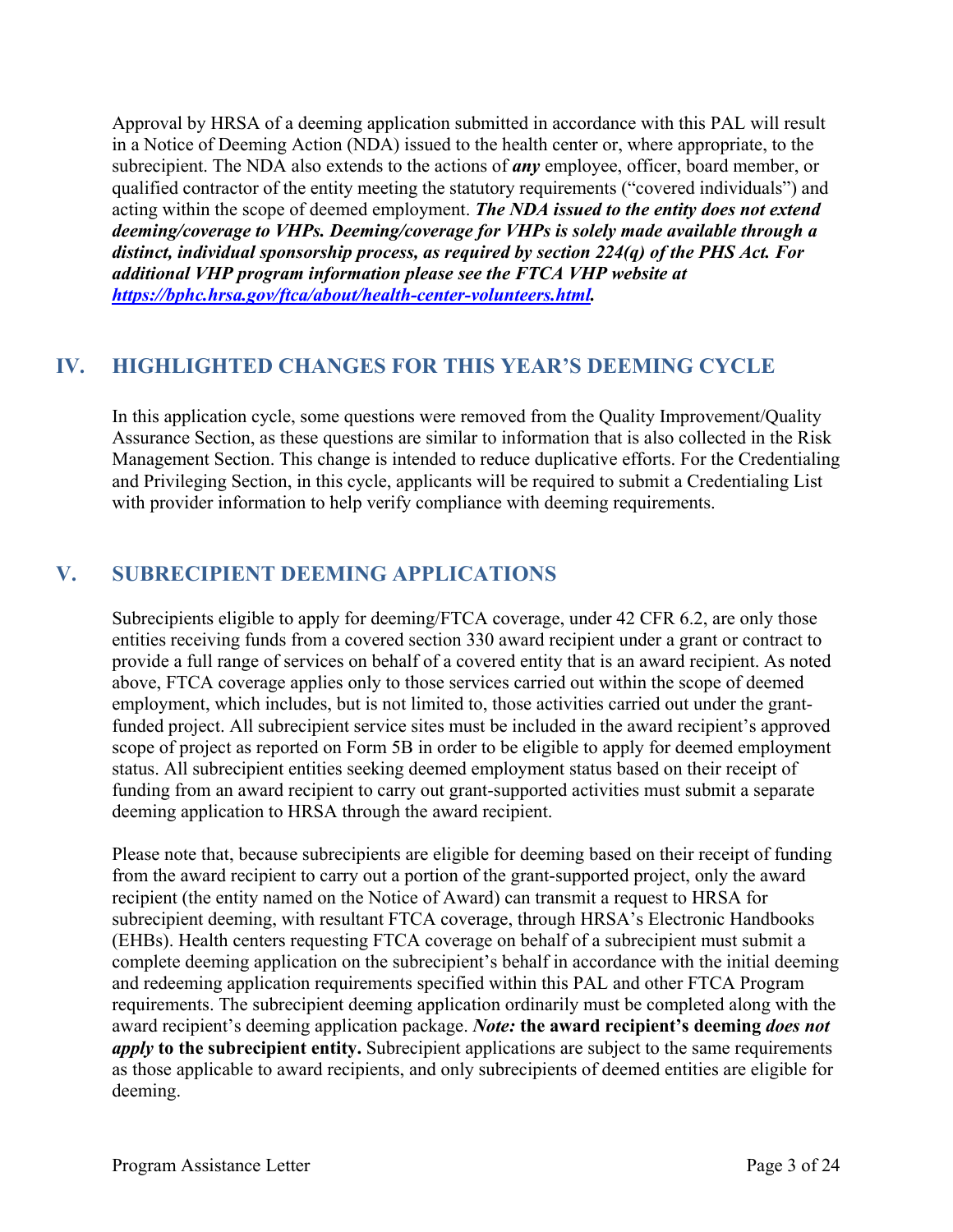# **VI. COORDINATION WITH DEEMING PROCEDURE FOR VOLUNTEERHEALTH PROFESSIONALS (VHPs)**

Eligible health center VHPs do not receive deemed PHS employee status automatically, nor as noted above, do they receive it derivatively through the deeming of the health center pursuant to this PAL. Instead, health center VHPs must be individually deemed by HRSA in response to a sponsorship application submitted by the health center. The entity's VHP sponsorship application must be submitted through the EHBs separate from and in addition to the entity's organizational deeming application.

The EHBs FTCA module will allow health centers to submit a separate VHP sponsorship application in addition to its entity initial deeming and/or redeeming application. If the health center's entity deeming application is not approved, the health center's VHPs will be ineligible for deeming and associated FTCA coverage, and any associated VHP sponsorship application, will be denied.

Guidance on the VHP sponsorship application instructions and program requirements can be found in the VHP PAL on the VHP website [https://bphc.hrsa.gov/ftca/about/health-center](https://bphc.hrsa.gov/ftca/about/health-center-volunteers.html)[volunteers.html.](https://bphc.hrsa.gov/ftca/about/health-center-volunteers.html) Please note, that the VHP program is due to sunset on October 1, 2022. Unless a legislative change is made by Congress prior to October 1, 2022, HRSA will no longer accept initial or redeeming VHP applications and the program will be retired.

# **VII. SUBMITTING FTCA DEEMING APPLICATIONS**

All FTCA deeming applications must be submitted electronically through the FTCA deeming module within the EHBs. **The EHBs system will be available to begin receiving CY 2023 deeming applications on May 13, 2022**.

When a health center submits an FTCA application, the EHBs will assign a tracking number. Health centers may create and submit an FTCA application in one session or create and save part of the application and return as many times as necessary to complete it before submitting it for HRSA review. The health center will receive an email confirming that HRSA has received its FTCA application through the EHBs. Each health center is responsible for ensuring that its deeming application(s) has been received by HRSA through the EHBs.

All deeming applicants must:

- 1. Submit required FTCA application information and materials in a timely manner (including responding within specified time frames to all clarification and additional information requestsfrom HRSA, which may include an FTCA-specific site visit); and
- 2. Demonstrate compliance with all Health Center FTCA Program requirements. Entities that submit an incomplete application will be notified of the incomplete application through the EHBs via a change request notification and afforded an opportunity to complete the application.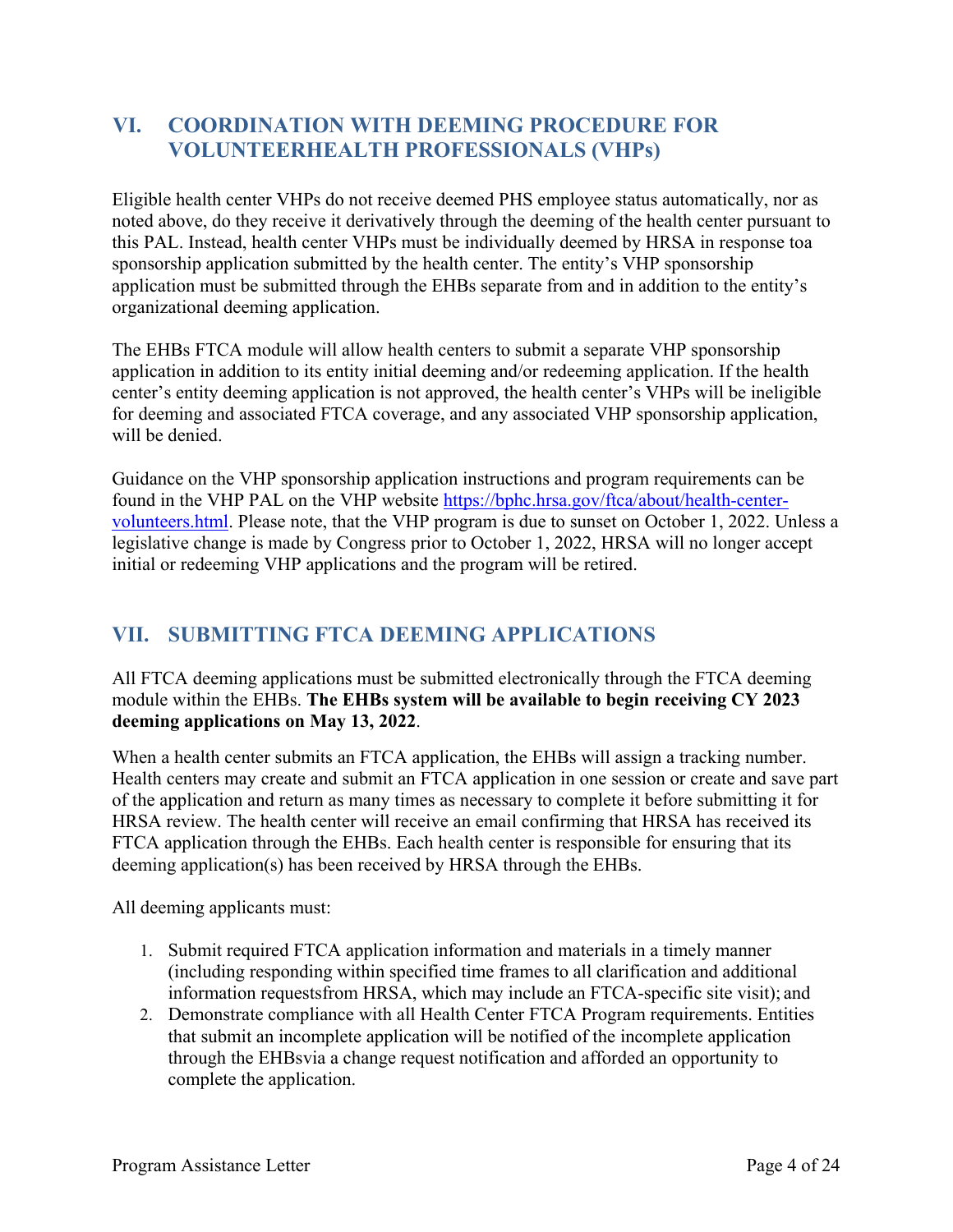Applications that do not appropriately address all application questions and/or fail to attach all required documents will be considered incomplete and will not be approved. Additional information about applications that are incomplete or fail to appropriately address program requirements is found below, in subsections VII and VIII.

There must be an electronic signature from the **Executive Director/CEO of the health center** certifying the contents of the application. If the FTCA application is not signed/certified by such an individual, the application will be returned to the award recipient as described in Section VII: Initial Deeming Applications and Section VIII: Redeeming Applications. All subrecipient applications must be signed/certified separately by an authorizing official for the subrecipient.

**Note: Documentation submitted to HRSA must be redacted of all patient identifiers and other sensitive material that is not needed for HRSA to make a deeming determination. Please also note that redaction to the point that it renders the document impractical for purposes of review may result in an unfavorable deeming determination or request for additional information.** 

**Applicants may wish to consult with private legal counsel to address any associated privacy concerns, including questions about redactions.**

**Note: The presence of an active (unresolved) condition based on noncompliance with the Health Center Program requirements for credentialing and privileging and/or QI/QA may be deemed to demonstrate noncompliance with the corresponding FTCA Program requirements and may therefore result in disapproval of a deeming application.**

For additional information or technical assistance on how to submit an FTCA application, please visit [http://www.bphc.hrsa.gov/ftca/healthcenters/hcappprocess.html.](http://www.bphc.hrsa.gov/ftca/healthcenters/hcappprocess.html) Additional technical assistance for the EHBs and this PAL will be made available prior to the application submission deadline.

# **VIII. INITIAL DEEMING APPLICATIONS**

Health centers may submit an initial deeming application via the electronic, web-based EHBs system at any time during the year when the system is open to accept applications. If the EHBs system is closed for maintenance, these blackout dates will be communicated in EHBs and via email. HRSA suggests that award recipients request initial deeming well in advance of their desired coverage start date.

After reviewing the technical assistance resources (available at:

[https://bphc.hrsa.gov/ftca/index.html\)](https://bphc.hrsa.gov/ftca/index.html), award recipients submitting an initial deeming application should consult with Health Center FTCA Program staff (contact information can be found in section X below) if they have any additional questions.

Once a complete initial deeming application is submitted, HRSA will conduct its review within 30 days. Please note that an FTCA deeming application is not considered complete until all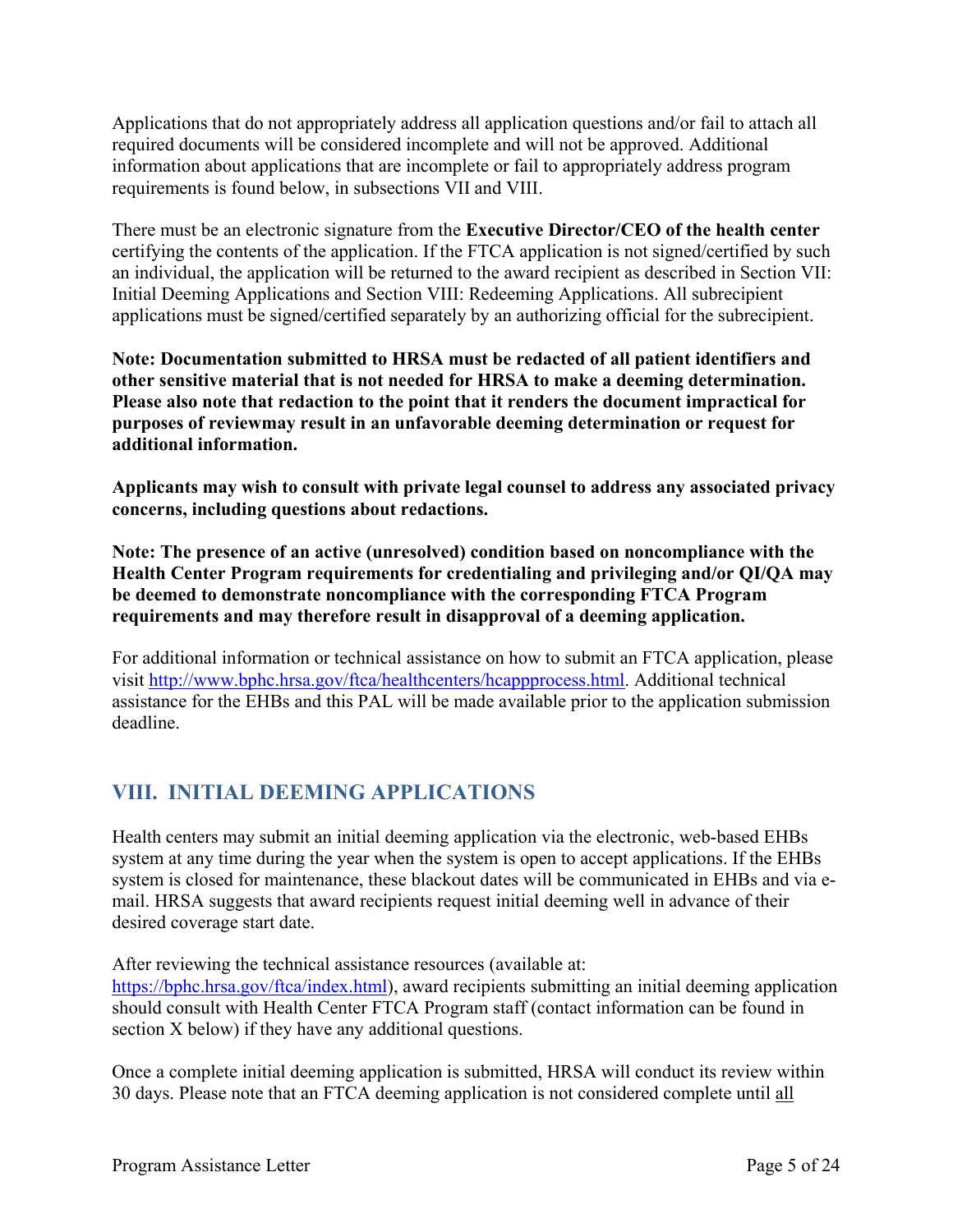required documentation has been completed and submitted through the EHBs, and, if required by HRSA, a site visit has been completed. Entities are responsible for ensuring that the information needed to complete their application has been successfully submitted to HRSA through the EHBs. Entities that do not submit a complete application in a timely manner may not receive deemed status, with associated FTCA coverage, on the date desired. If additional information or clarification is needed, HRSA may notify the entity through the EHBs, and the entity will be given **10 business days from the date of the EHBs notification** to provide the requested information to complete its application. **If the requested information is not submitted within 10 business days of notification, the FTCA deeming application may be considered incomplete and voided.** *If the application is voided, the award recipient will be notified and will need to submit a new initial deeming application if they wish to obtain deemed status.*

Within 30 days after a complete initial deeming application has been received by HRSA, HRSA will notify the contact person(s) identified by the health center of a final determination through the EHBs. FTCA coverage will begin on the effective date identified by HRSA on the NDA. Initial deeming applicants should not consider a deeming application approved until they receive written documentation confirming the deeming determination from HRSA and should therefore maintain private malpractice insurance until they receive written documentation from HRSA confirming the deeming determination.

# **IX. REDEEMING APPLICATIONS**

Each currently deemed entity must submit a redeeming application for itself and any subrecipients (as applicable) by Friday, **July 8, 2022,** in order to be eligible to be deemed during CY 2022 without a gap in coverage**.** *Eligible entities that do not submit a redeeming application bythe deadline may experience a gap in FTCA coverage and may wish to consider purchasing private malpractice liability insurance for CY 2023.*

Award recipients are responsible for ensuring that the information needed to complete their redeeming application has been successfully submitted to HRSA through the EHBs. If additional information or clarification is needed to support an application, HRSA may notify the award recipient through the EHBs. The award recipient will be given **10 business days from the date of such EHBs notification** to resubmit the application with the requested information. **If the requested information is not submitted within 10 business days of notification, the FTCA application may be considered incomplete and voided.** *If the application is voided, the award recipient will be notified and will need to submit a new initial deeming application if they wish to obtain deemed status.*

During the application review process, if HRSA determines that the applicant has not successfully demonstrated compliance with the FTCA deeming requirements and, therefore, is indanger of being disapproved for CY 2023 coverage, the award recipient will be notified via a compliance notice and will be given a final opportunity to provide additional information to demonstrate compliance. The notice will be issued in EHB and will outline all requested documentation and the timeframe (30 days) in which those documents must be provided to HRSA.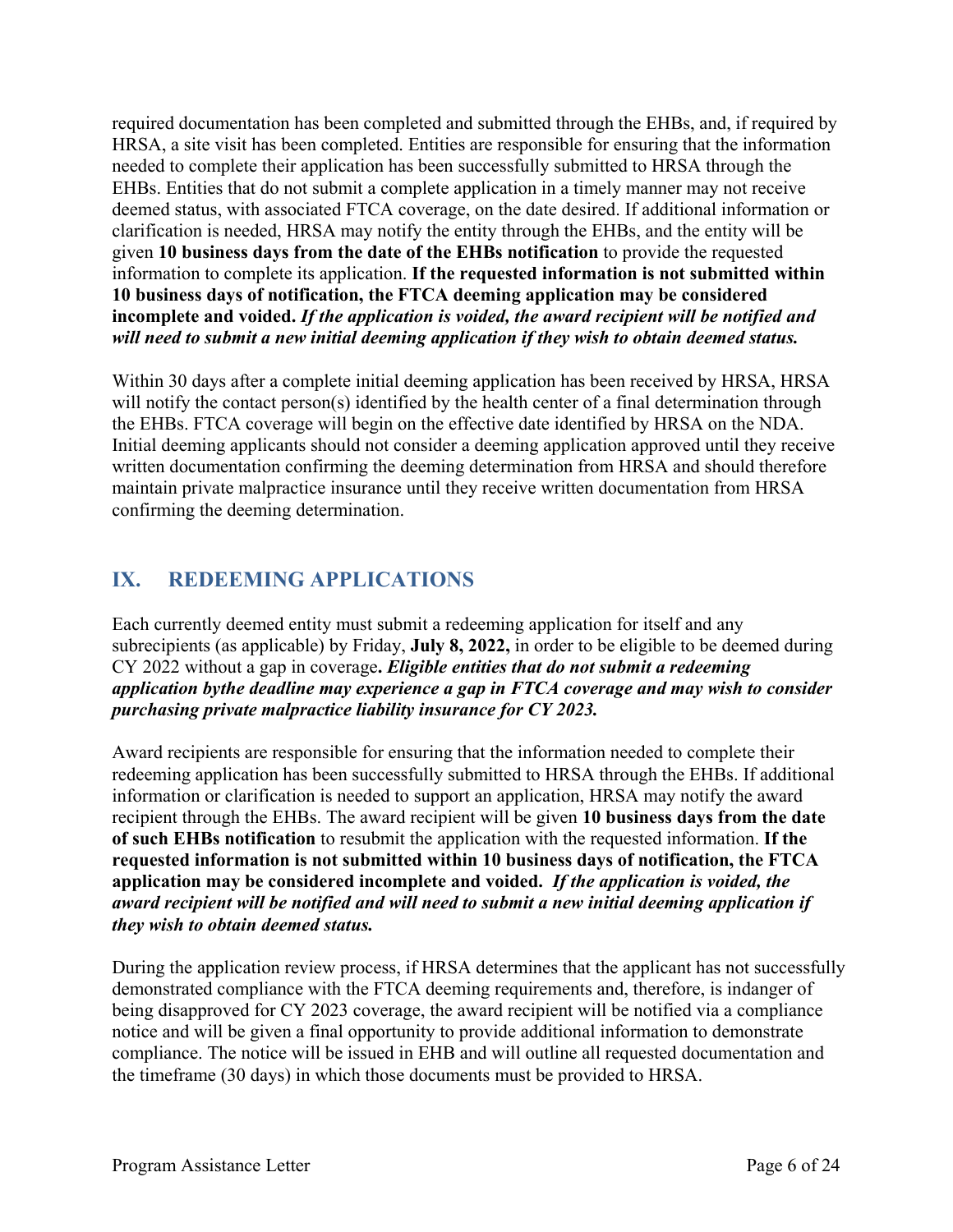Once the additional information is submitted, HRSA will review the documentation and make a final FTCA deeming determination. After a final FTCA deeming determination is made for each application, HRSA will notify the contact person(s) identified by the health center of their deeming status through the EHBs.

Deeming renewal applicants should not consider a deeming application approved until they receive written documentation confirming the deeming determination from HRSA and should therefore maintain private malpractice insurance until they receive written documentation from HRSA confirming the deeming determination.

# **X. SITE VISITS**

HRSA may conduct a site visit, either onsite or virtual or a combination thereof, to any health center seeking deeming to ensure compliance with deeming application requirements. A site visit finding of a lack of implementation of the FTCA deeming requirements may lead to denial of the entity's application for initial deeming or redeeming.

Factors that may prompt a site visit include, but are not limited to:

- 1. Submission of an initial deeming application;
- 2. Documentation submitted that indicates possible non-compliance with deeming requirements during the review of the health center's FTCA application;
- 3. The need for follow-up based on prior site visit findings or other identified issues;
- 4. History of repeated conditions or current conditions placed by HRSA on the health center's Health Center Program grant, as documented on the health center's associated Notice of Award and/or through enforcement action; and/or
- 5. History of medical malpractice claims.

Please note that HRSA also conducts regularly scheduled site visits as part of its oversight responsibilities to ensure that QI/QA, credentialing and privileging, risk management, and claims management requirements have been appropriately implemented. The results of such site visits may be incorporated into HRSA's assessment of the completeness of an FTCA application. **Site visit findings indicating non-compliance with FTCA Program requirements may result in a deeming application being considered incomplete or non-compliant and at risk of disapproval. Please visit the HRSA website for more information related to operational site visits and FTCA site visits: [https://bphc.hrsa.gov/programrequirements/svguide.html.](https://bphc.hrsa.gov/programrequirements/svguide.html)** 

# **XI. CONTACT INFORMATION**

Award recipients and subrecipients are encouraged to carefully review the FTCA policies and technical assistance resources found on the HRSA website at [https://bphc.hrsa.gov/ftca/index.html,](https://bphc.hrsa.gov/ftca/index.html) as well as the Health Center Program requirements page found at [https://www.bphc.hrsa.gov/programrequirements/index.html.](https://www.bphc.hrsa.gov/programrequirements/index.html)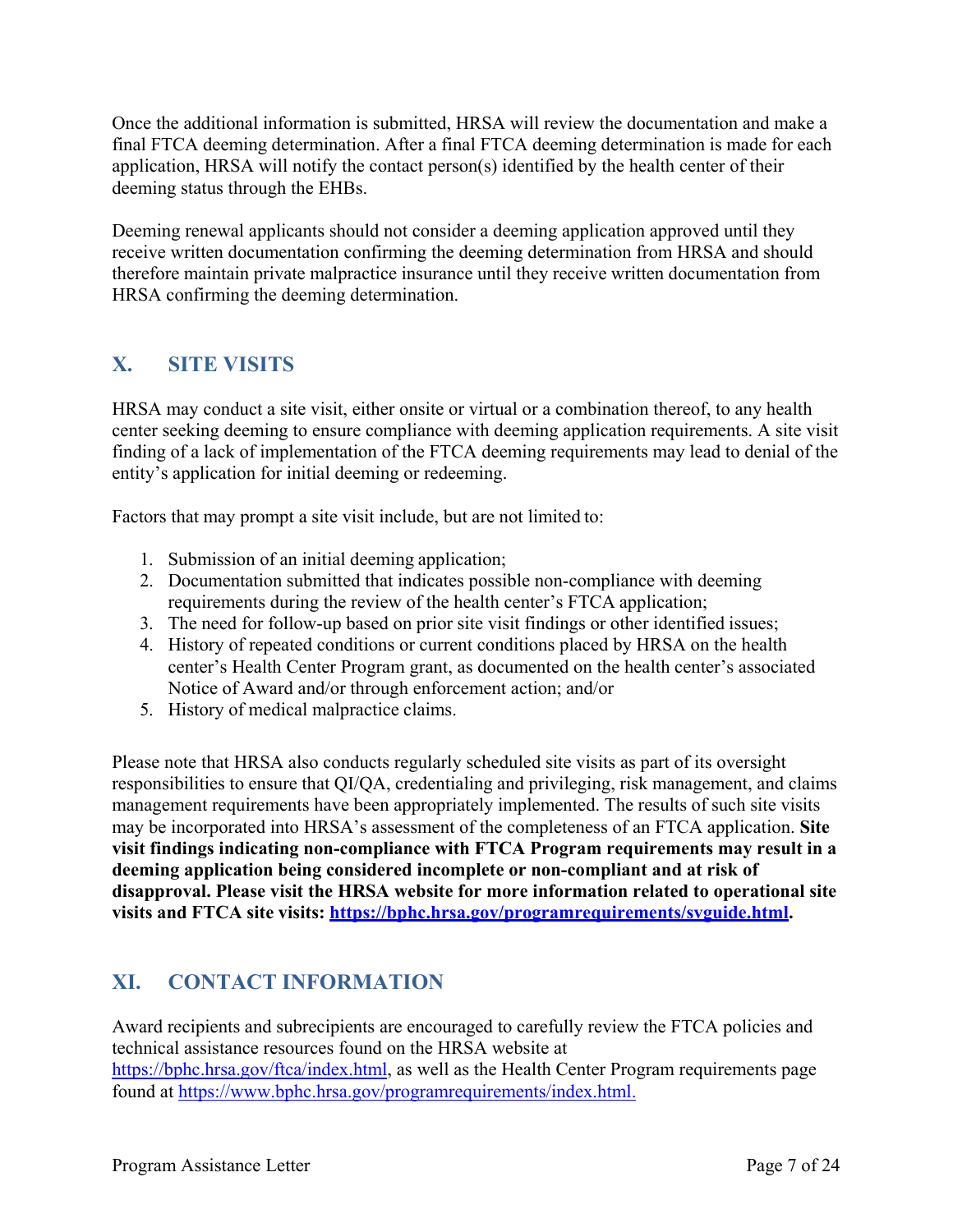For programmatic support regarding the Health Center FTCA Program, application requirements, and technical/EHBs support, please contact:

Health Center Program Support Phone: 1-877-464-4772, Option 1

Web form:

[https://bphccommunications.secure.force.com/ContactBPHC/BPHC\\_Contact\\_Form](https://bphccommunications.secure.force.com/ContactBPHC/BPHC_Contact_Form)  8:00 a.m. to 5:30 p.m. ET, Monday through Friday (except Federal holidays)

/James Macrae/

James Macrae Associate Administrator Bureau of Primary Health Care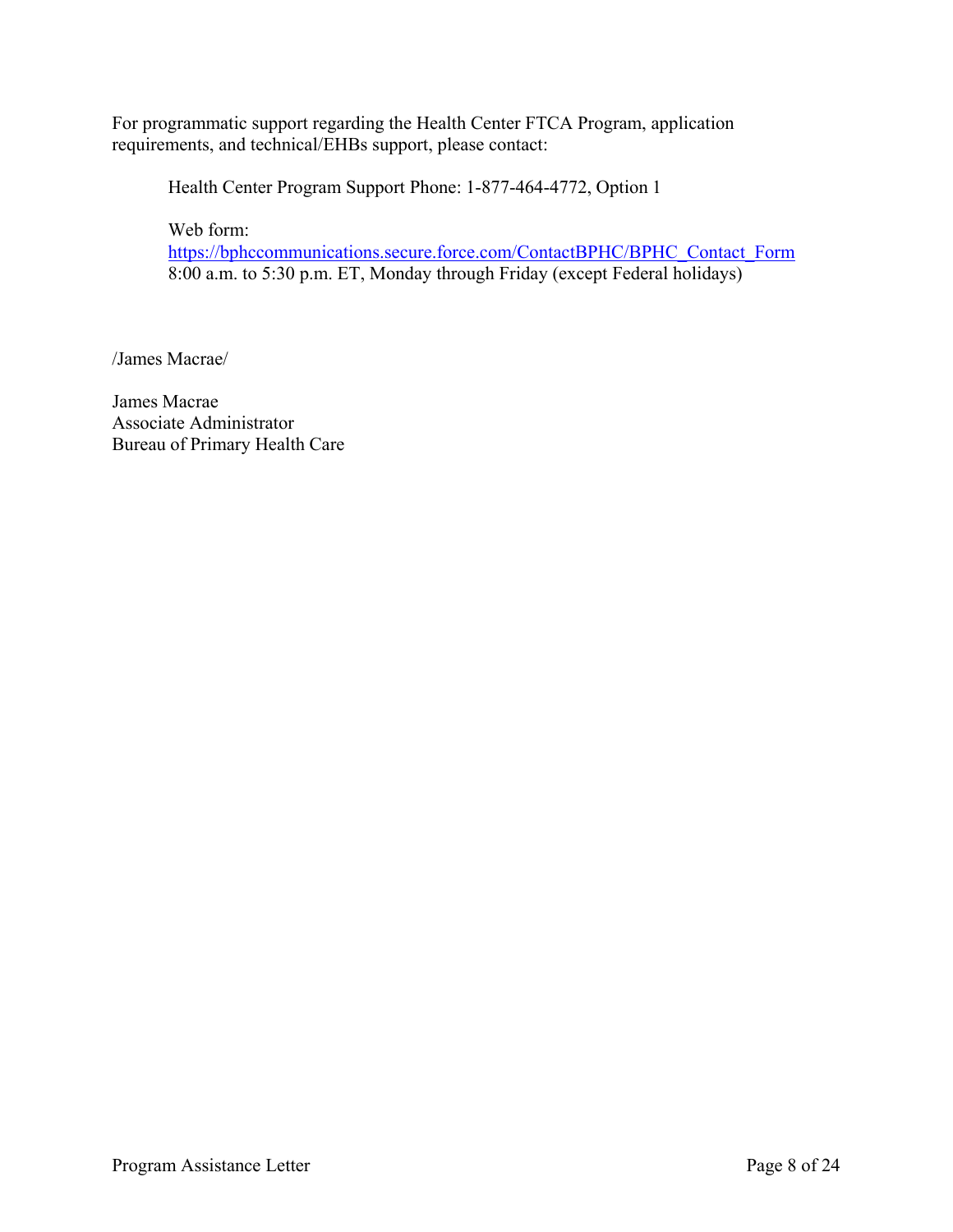**Application for Health Center Program Award Recipients for Deemed Public Health Service Employment with Liability Protections Under theFederal Tort Claims Act(FTCA) (This application is illustrative and the actual application may appear differently in the HRSAElectronic Handbooks (EHBs) System)**

**\*\*\*Please note: The deeming application of a health center that does not provide sufficient information necessary to demonstrate compliance with the prescribed requirements as described below will not be approved.\*\*\***

| <b>DEPARTMENT OF HEALTH AND HUMAN SERVICES</b><br><b>Health Resources and Services Administration</b>                 |  | <b>FOR HRSA USE ONLY</b>    |                         |
|-----------------------------------------------------------------------------------------------------------------------|--|-----------------------------|-------------------------|
|                                                                                                                       |  | <b>Award Recipient Name</b> | <b>Application Type</b> |
| <b>CONTACT INFORMATION</b>                                                                                            |  |                             |                         |
|                                                                                                                       |  | <b>Application Tracking</b> | <b>Grant Number</b>     |
|                                                                                                                       |  | <b>Number</b>               |                         |
|                                                                                                                       |  |                             |                         |
| CONTACT INFORMATION (Please include a preferred title next to the name) All the<br>fields marked with * are required. |  |                             |                         |
| <b>EXECUTIVE DIRECTOR/CHIEF EXECUTIVE</b>                                                                             |  |                             |                         |
| <b>OFFICER</b> (Must electronically sign and certifythe                                                               |  |                             |                         |
| <b>FTCA</b> application)<br>* Name:                                                                                   |  |                             |                         |
| * Email:                                                                                                              |  |                             |                         |
| * Direct Phone:Fax:                                                                                                   |  |                             |                         |
|                                                                                                                       |  |                             |                         |
| <b>GOVERNING BOARD CHAIRPERSON</b>                                                                                    |  |                             |                         |
| * Name:                                                                                                               |  |                             |                         |
| * Email:                                                                                                              |  |                             |                         |
| * Direct Phone:<br>Fax:                                                                                               |  |                             |                         |
| <b>MEDICAL DIRECTOR</b>                                                                                               |  |                             |                         |
| * Name:                                                                                                               |  |                             |                         |
| * Email:                                                                                                              |  |                             |                         |
| * Direct Phone: Fax:                                                                                                  |  |                             |                         |
|                                                                                                                       |  |                             |                         |
| <b>RISK MANAGER</b><br>* Name:                                                                                        |  |                             |                         |
| * Email:                                                                                                              |  |                             |                         |
| * Direct Phone:Fax:                                                                                                   |  |                             |                         |
|                                                                                                                       |  |                             |                         |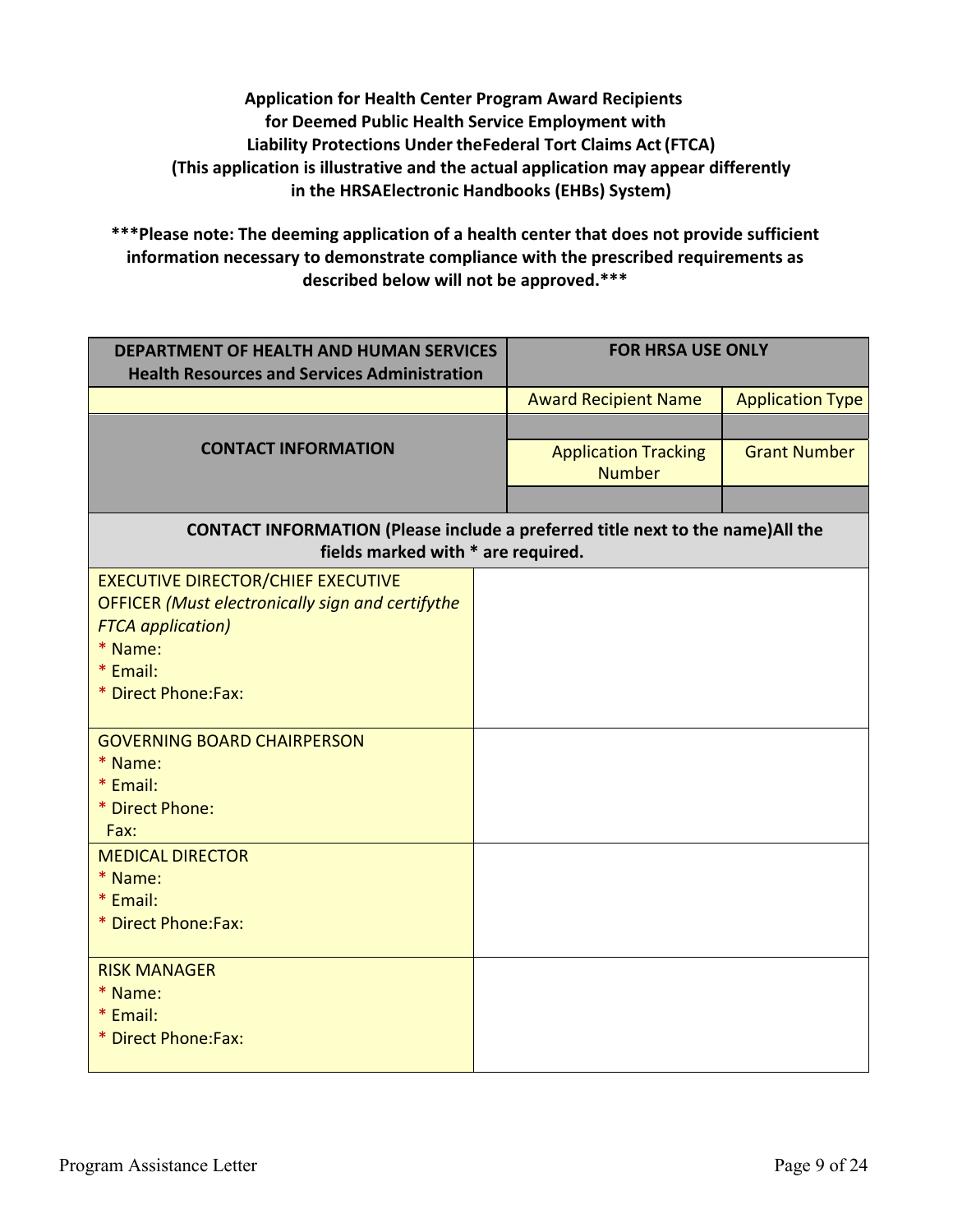| <b>CONTACT INFORMATION (Please include a preferred title next to the name)All the</b><br>fields marked with * are required.                                   |  |  |
|---------------------------------------------------------------------------------------------------------------------------------------------------------------|--|--|
| PRIMARY DEEMING CONTACT<br>(Individual responsible for completingthe                                                                                          |  |  |
| deeming application)<br>* Name:                                                                                                                               |  |  |
| * Email:<br>* Direct Phone:Fax:                                                                                                                               |  |  |
| <b>ALTERNATE DEEMING CONTACT</b><br>(Individual responsible for assisting with the<br>deeming application)                                                    |  |  |
| * Name:<br>* Email:                                                                                                                                           |  |  |
| * Direct Phone:Fax:                                                                                                                                           |  |  |
| <b>CREDENTIALING/PRIVILEGING CONTACT</b><br>(Individual responsible for managing the<br>credentialing and privileging process)<br>* Name:                     |  |  |
| * Email:<br>* Direct Phone:Fax:                                                                                                                               |  |  |
| <b>CLAIMS MANAGEMENT CONTACT</b><br>(Individual responsible for the health center's<br>administrative support to HHS/DOJ, as<br>appropriate, for FTCA claims) |  |  |
| * Name:<br>* Email:<br>* Direct Phone:Fax:                                                                                                                    |  |  |
| <b>QUALITY IMPROVEMENT/QUALITY ASSURANCE</b><br>(QI/QA) CONTACT<br>(Individual responsible for overseeing the QI/QA                                           |  |  |
| program)<br>* Name:                                                                                                                                           |  |  |
| * Email:<br>* Direct Phone:Fax:                                                                                                                               |  |  |
|                                                                                                                                                               |  |  |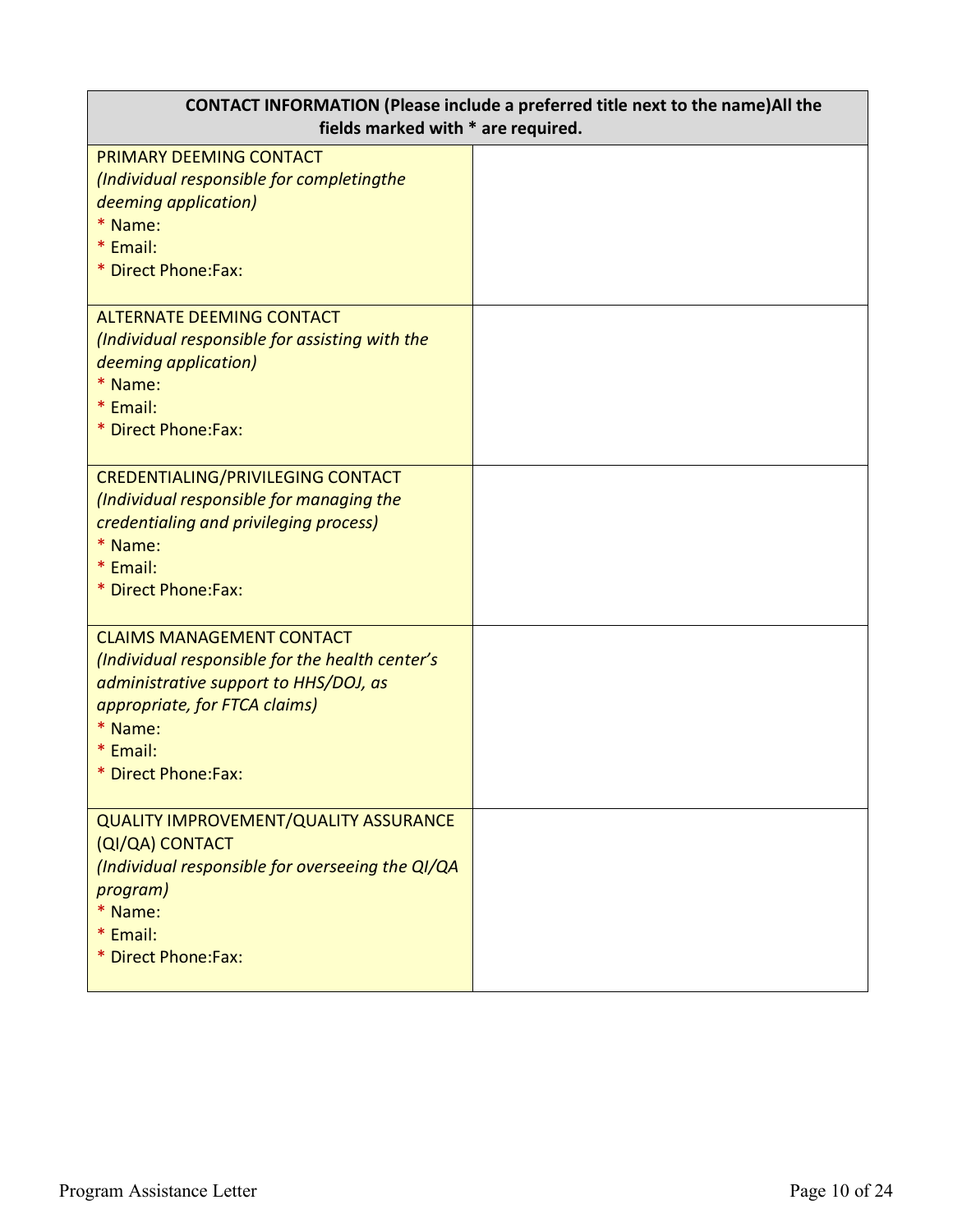| DEPARTMENT OF HEALTH AND HUMAN<br><b>SERVICES</b><br><b>Health Resources and Services Administration</b> | <b>FOR HRSA USE ONLY</b>                     |                         |  |
|----------------------------------------------------------------------------------------------------------|----------------------------------------------|-------------------------|--|
|                                                                                                          | <b>Award Recipient Name</b>                  | <b>Application Type</b> |  |
| <b>REVIEW OF RISK MANAGEMENT SYSTEMS</b>                                                                 |                                              |                         |  |
|                                                                                                          | <b>Application Tracking</b><br><b>Number</b> | <b>Grant Number</b>     |  |
|                                                                                                          |                                              |                         |  |
| <b>REVIEW OF RISK MANAGEMENT SYSTEMS</b>                                                                 |                                              |                         |  |

**Applicants must respond to all questions in this section. Health Center FTCA Program risk management requirements are also described in the [Health Center](https://bphc.hrsa.gov/programrequirements/compliancemanual/introduction.html#titletop) Program Compliance Manual, Chapter 21: Federal Tort Claims Act (FTCA) Deeming Requirements.**

1(A). I attest that my health center has implemented an ongoing risk management program to reduce the risk of adverse outcomes that could result in medical malpractice or other health or health-related litigation and that this program requires the following:

- i. Risk management across the full range of health center activities (for example, patient management including scheduling, triage, intake, tracking, and follow-up);
- ii. Health care risk management training for health center staff;
- iii. Completion of quarterly risk management assessments by the health center; and
- iv. Annual reporting to the governing board of: completed risk management activities; status of the health center's performance relative to established risk management goals; and proposed risk management activities that relate and/or respond to identified areas of high organizational risk.

Yes [ ] No [ ]

If "No", provide an explanation as to any discrepancies from the information identified above.

## **[2,000 character comment box]**

1(B). By checking "Yes," below, I also acknowledge that failure to implement an ongoing risk management program and provide documentation of such implementation upon request may result in disapproval of this deeming application and/or other administrative remedies.

Yes[ ]

2(A). I attest that my health center has implemented risk management **procedures** to reduce the risk of adverse outcomes that could result in medical malpractice or other health or health-related litigation. At a minimum, these procedures specifically address the following:

- i. Identifying and mitigating (for example, through clinical protocols, medical staff supervision) the health care areas/activities of highest risk within the health center's HRSA-approved scope of project, including but not limited to tracking referrals, diagnostics, and hospital admissions ordered by health center providers;
- ii. Documenting, analyzing, and addressing clinically-related complaints, "near misses", and sentinel events reported by health center employees, patients, and other individuals;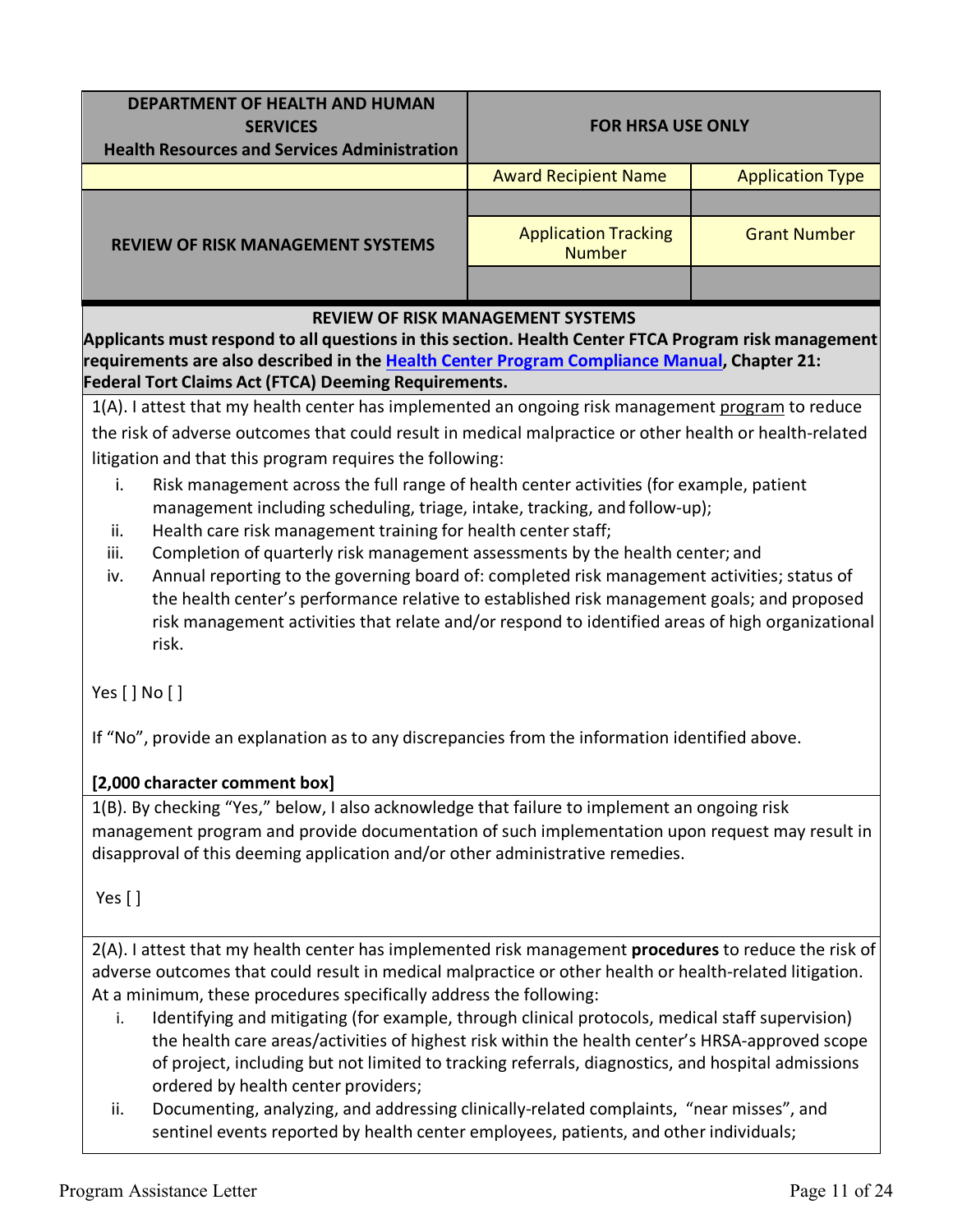#### **REVIEW OF RISK MANAGEMENT SYSTEMS All questions in this section are required.**

iii. Setting annual risk management goals and tracking progress toward those goals;

- iv. Developing and implementing an annual health care risk management training plan for all staff members that addresses the following identified areas/activities of clinical risk: medical record documentation, follow-up on adverse test results, obstetrical procedures, and infection control, as well as training in Health Insurance Portability and Accountability Act (HIPAA) and other applicable medical record confidentiality requirements; and
- v. Completing an annual risk management report for the governing board and key management staff that addresses the risk management program activities, goals, assessments, trainings, incidents and procedures.

Yes[ ] No [ ]

If "No", provide an explanation as to any discrepancies from the information identified above.

# **[2,000 character comment box]**

2(B). I also acknowledge that failure to implement and maintain risk management procedures to reduce the risk of adverse outcomes that could result in medical malpractice or other health or health-related litigation, as further described above, may result in disapproval of this deeming application.

Yes [ ]

2(C). Upload the risk management procedures that address mitigating risk in tracking of referrals, diagnostics, and hospital admissions ordered by health center providers or initiated by the patient. [Attachment control named 'Referral Tracking'] [Attachment control named 'Hospitalization Tracking']

[Attachment control named 'Diagnostic Tracking' (must include labs and x-rays)]

3(A). I attest that my health center has developed and implemented an annual health care risk management training plan for staff members based on identified areas/activities of highest clinical risk for the health center. These training plans include detailed information related to the health center's tracking/documentation methods to ensure that trainings have been completed by the appropriate staff, including all clinical staff, at least annually. I attest that the training plans at a minimum also incorporate the following:

i. Obstetrical procedures (for example, continuing education for electronic fetal monitoring (such as the online course available through ECRI Institute), dystocia drills). Please note: Health centers that provide obstetrical services through health center providers need to include obstetrical training as part of their risk management training plans to demonstrate compliance. This includes health centers that provide prenatal and postpartum carethrough health center providers, even if they do not provide labor and delivery services;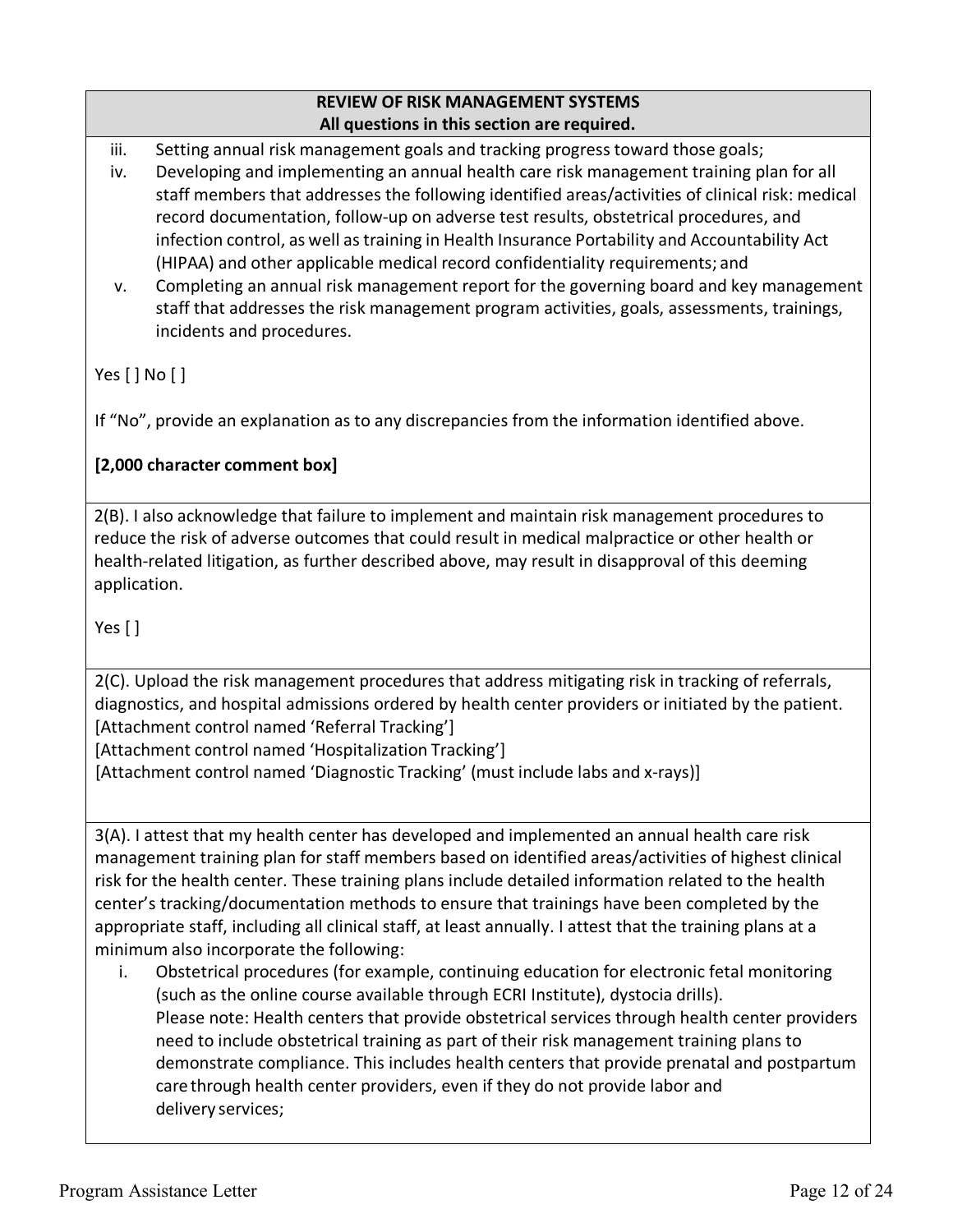#### **REVIEW OF RISK MANAGEMENT SYSTEMS All questions in this section are required.**

- ii. Infection control and sterilization (for example, Blood Borne Pathogen Exposure protocol, Infection Prevention and Control policies, Hand Hygiene training and monitoring program, dental equipment sterilization);
- iii. HIPAA medical record confidentiality requirements; and
- iv. Specific trainings for groups of providers that perform various services which may lead to potential risk (for example, dental, pharmacy, family practice).

Yes[ ] No [ ]

If "No", provide an explanation as to any discrepancies from the information identified above.

## **[2,000 character comment box]**

3(B). Upload the health center's current annual risk management training plans for all staff, including all clinical and non-clinical staff, based on identified areas/activities of highest clinical risk for the health center and that include the items outlined in risk management question 3(A).i-iv of this application. **The risk management training plans should also document completion of all required training.**

**All documents must be from the current or previous calendar year. Any documents dated outside of this period will not be accepted.**

[Attachment control named 'Risk Management Training Plan']

3(C). Upload all tracking/documentation tools used to ensure trainings have been completed by all staff, at least annually (for example, excel sheets, training reports).

**All documents must be from the last 12 months. Any documents dated outside of this period will not be accepted. The documentation tools provided must be completed and demonstrate that health center staff have completed all required trainings. Blank tools and documentation are not sufficient.**

[Attachment control named 'Risk Management Training Plan Tracking and Documentation Tool']

4. Upload documentation (for example, data/trends, reports, risk management committee minutes) that demonstrates that the health center has completed quarterly risk management assessments reflective of the last 12 months.

[Attachment control named 'Risk Management Quarterly Assessments Documentation']

5(A). Upload the annual report provided to the board and key management staff on health care risk management activities and progress in meeting goals at least annually, and documentation provided to the board and key management staff showing that any related follow-up actions have been implemented. **The report must be from the current or previous calendar year and must be reflective of the activities related to risk over a 12-month period. Any documents dated outside of this period will not be accepted. Please note that separate quarterly or monthly reports are not**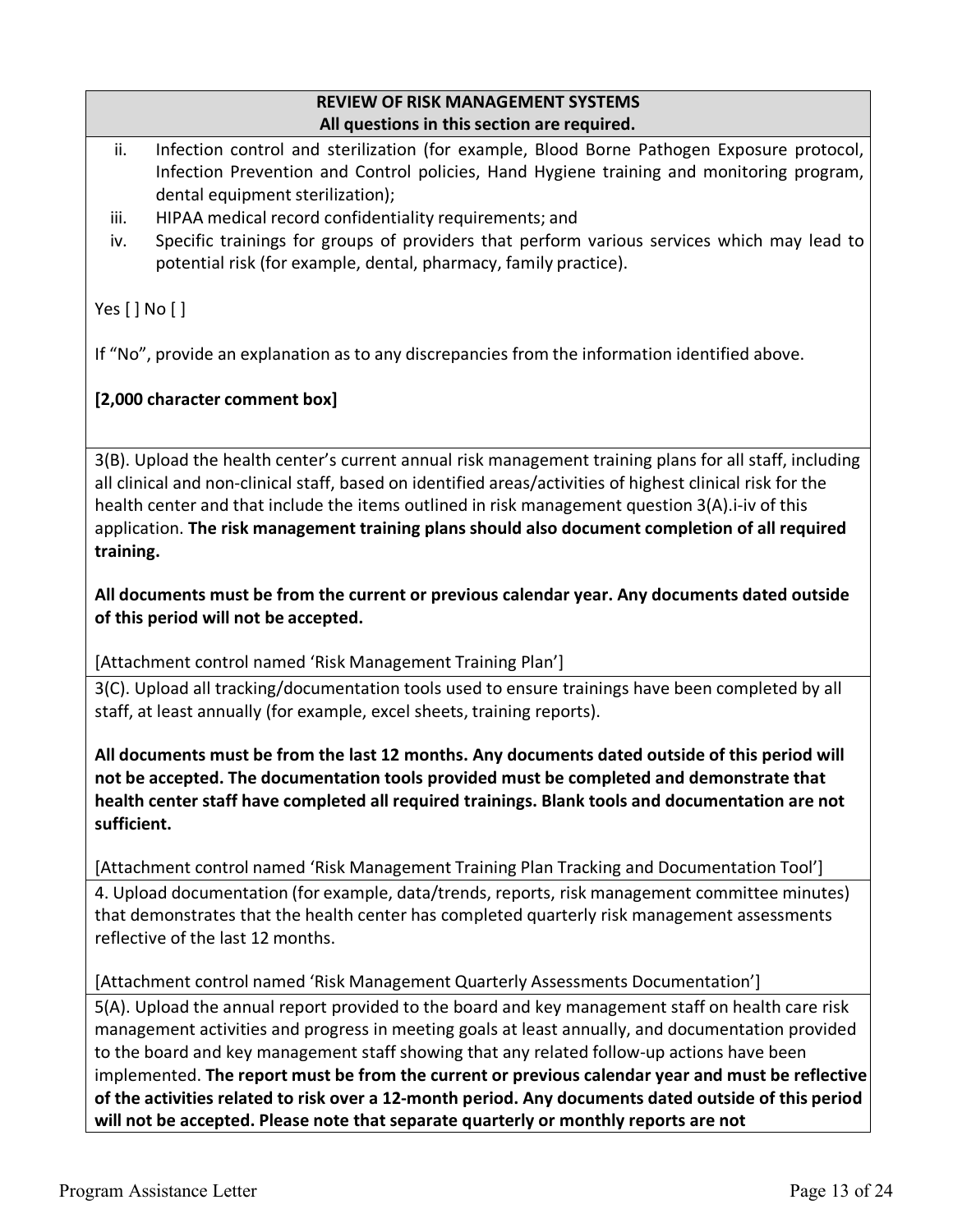#### **REVIEW OF RISK MANAGEMENT SYSTEMS All questions in this section are required.**

**acceptable for this report, which must be a consolidated report covering an entire 12 month period.** The report must include the following information for a 12 month period:

- i. Completed risk management activities (for example, risk management projects,assessments),
- ii. Status of the health center's performance relative to established risk management goals (for example, data and trends analyses, including, but not limited to, sentinel events, adverse events, near misses, falls, wait times, patient satisfaction information, other risk management data points selected by the health center), and
- iii. Proposed risk management activities for the next 12-month period that relate and/or respond to identified areas of high organizational risk.

[Attachment control named 'Annual Risk Management Report to Board and Key Management Staff'] 5(B). Upload proof that the health center board has received and reviewed the report uploaded for risk management question 5(A) of this application (for example, minutes signed by the board chair/board secretary, minutes and signed letter from board chair/board secretary).

#### **All documents must be from the current or previous calendar year. Any documents dated outside of this period will not be accepted.**

[Attachment control named 'Proof of Board Review of Annual Risk Management Report']

6. Upload the relevant Position Description of the risk manager who is responsible for the coordination of health center risk management activities and any other associated risk management activities. Please note: The job description must clearly detail that the risk management activities area part of the risk manager's daily responsibilities.

## [Attachment control named 'Risk Management Position Description']

7(A). Has the health center risk manager completed health care risk management training in the last 12 months?

[ ] Yes [ ] No

If "No", provide an explanation.

## **[2,000 character comment box]**

7(B). Upload evidence that the risk manager has completed health care risk management training in the last 12 months.

[Attachment control named 'Annual Risk Manager Training']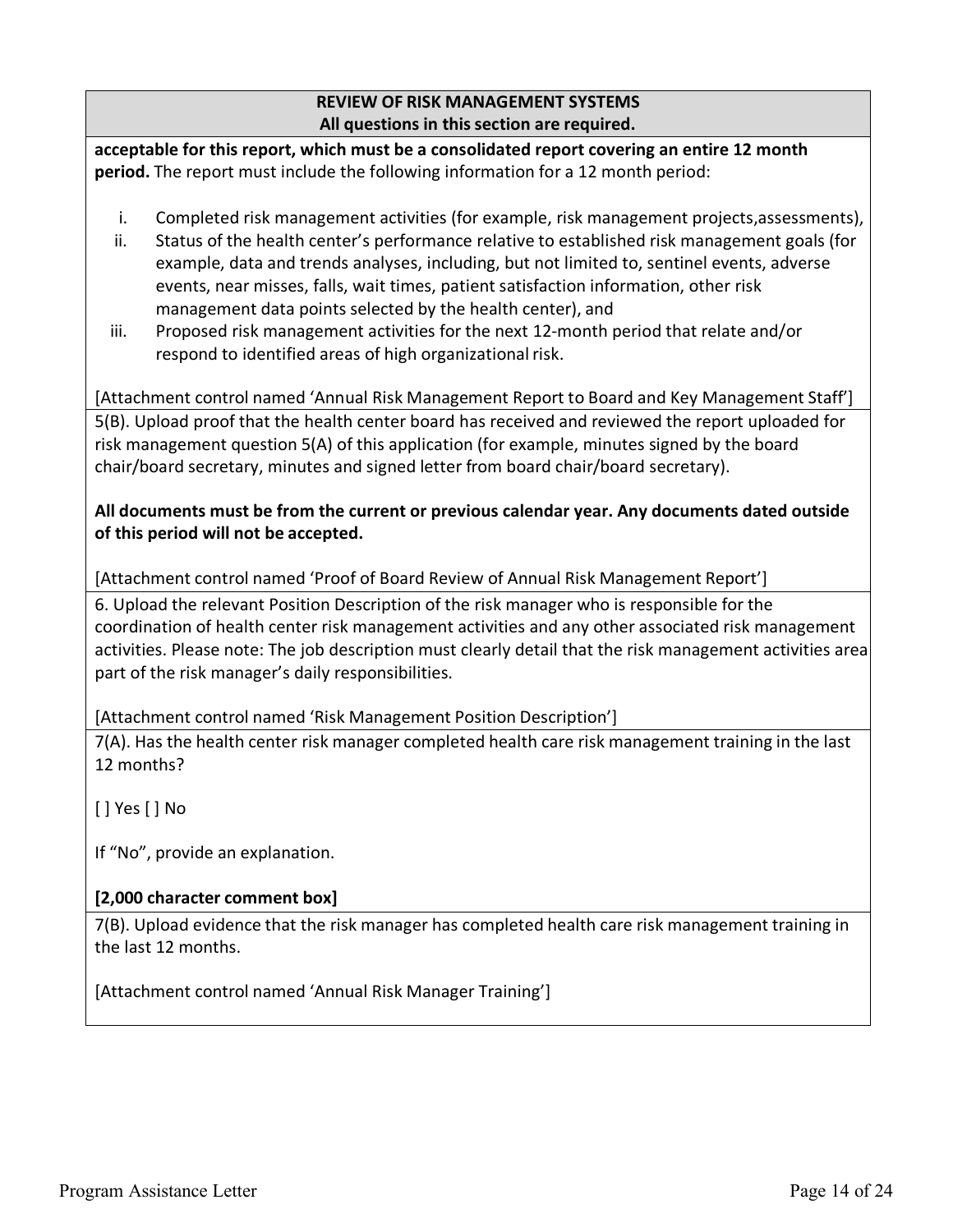| DEPARTMENT OF HEALTH AND HUMAN SERVICES                                                                                       | <b>FOR HRSA USE ONLY</b>                     |                         |  |
|-------------------------------------------------------------------------------------------------------------------------------|----------------------------------------------|-------------------------|--|
| <b>Health Resources and Services Administration</b>                                                                           |                                              |                         |  |
|                                                                                                                               | <b>Award Recipient Name</b>                  | <b>Application Type</b> |  |
|                                                                                                                               |                                              |                         |  |
| <b>QUALITY IMPROVEMENT/QUALITY ASSURANCE</b><br>PLAN (QI/QA)                                                                  | <b>Application Tracking</b><br><b>Number</b> | <b>Grant Number</b>     |  |
|                                                                                                                               |                                              |                         |  |
| <b>QUALITY IMPROVEMENT/QUALITY ASSURANCE (QI/QA)</b>                                                                          |                                              |                         |  |
| Applicants must respond to all questions in this section. Health Center FTCA Program QI/QA                                    |                                              |                         |  |
| requirements are also described in the Health Center Program Compliance Manual, Chapter 10:                                   |                                              |                         |  |
| Quality Improvement/Assurance.                                                                                                |                                              |                         |  |
| 1(A). I attest that my health center has board-approved policies (for example, a QI/QA plan) that                             |                                              |                         |  |
| demonstrate that the health center has an established QI/QA program that, at a minimum,                                       |                                              |                         |  |
| demonstrates that the QI/QA program addresses the following:                                                                  |                                              |                         |  |
| The quality and utilization of health center services;<br>i.<br>ii.                                                           |                                              |                         |  |
| Patient satisfaction and patient grievance processes; and<br>Patient safety, including adverse events. Yes [ ] No [ ]<br>iii. |                                              |                         |  |
|                                                                                                                               |                                              |                         |  |
| If "No", provide an explanation as to any discrepancies from the information identified above.                                |                                              |                         |  |
|                                                                                                                               |                                              |                         |  |
| [2,000 character comment box]                                                                                                 |                                              |                         |  |
|                                                                                                                               |                                              |                         |  |
| 1(B). I attest that my health center has QI/QA program operating procedures or processes that, at                             |                                              |                         |  |
| a minimum, address the following:                                                                                             |                                              |                         |  |
| Adhering to current evidence-based clinical guidelines, standards of care, and standards of<br>i.                             |                                              |                         |  |
| practice in the provision of health center services, as applicable;                                                           |                                              |                         |  |
| Identifying, analyzing, and addressing patient safety and adverse events and implementing<br>ii.                              |                                              |                         |  |
| follow-up actions, as necessary;                                                                                              |                                              |                         |  |
| Assessing patient satisfaction;<br>iii.                                                                                       |                                              |                         |  |
| Hearing and resolving patient grievances;<br>iv.                                                                              |                                              |                         |  |
| Completing periodic QI/QA assessments on at least a quarterly basis to inform the<br>v.                                       |                                              |                         |  |
| modification of the provision of health center services, as appropriate; and                                                  |                                              |                         |  |
| Producing and sharing reports on QI/QA to support decision-making and oversight by key<br>vi.                                 |                                              |                         |  |
| management staff and by the governing board regarding the provision of health center                                          |                                              |                         |  |
| services.                                                                                                                     |                                              |                         |  |
|                                                                                                                               |                                              |                         |  |
| Yes $[$ $]$ No $[$ $]$                                                                                                        |                                              |                         |  |
| If "No", provide an explanation as to any discrepancies from the information identified above.                                |                                              |                         |  |
| [2,000 character comment box]                                                                                                 |                                              |                         |  |
|                                                                                                                               |                                              |                         |  |
|                                                                                                                               |                                              |                         |  |
|                                                                                                                               |                                              |                         |  |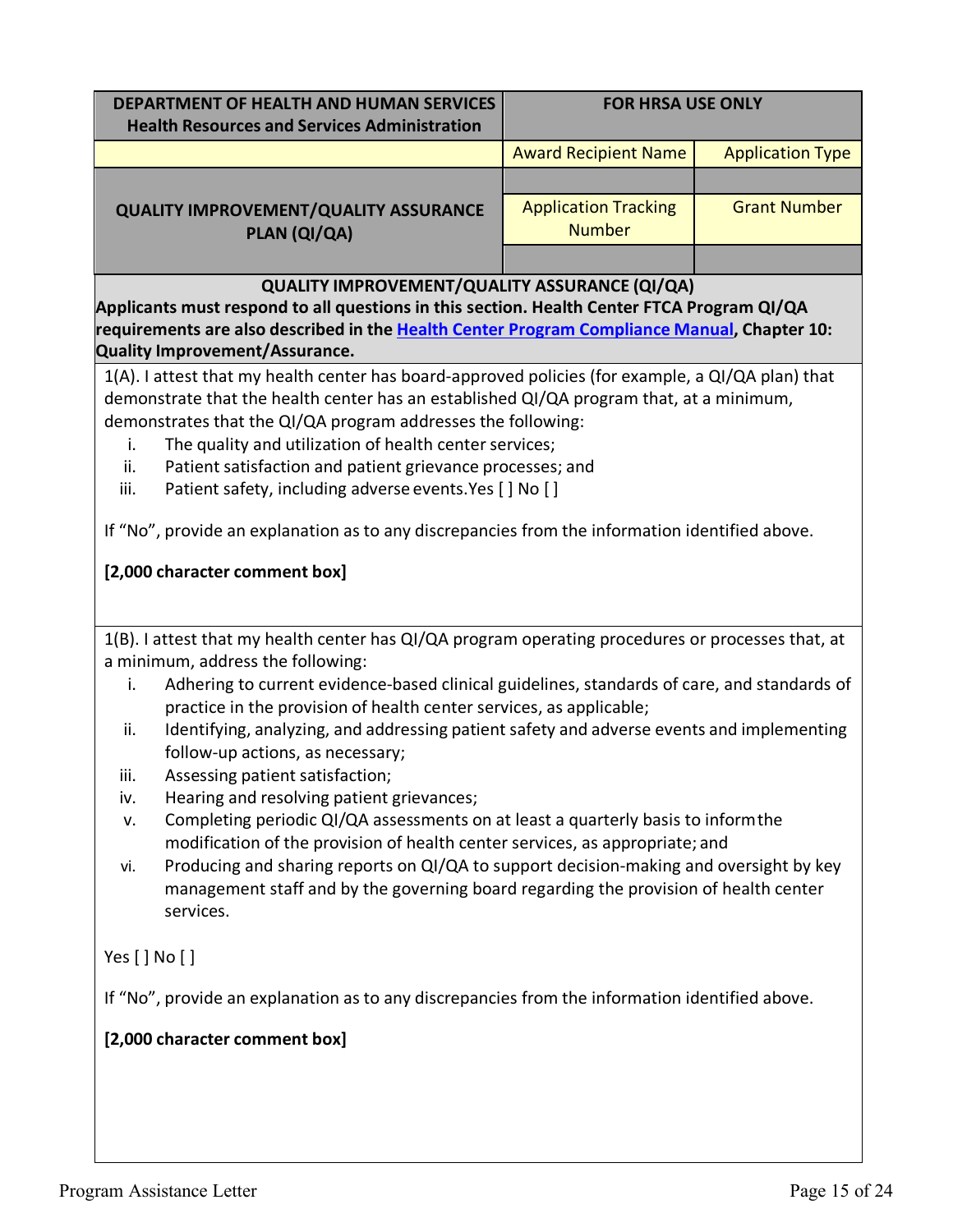#### **QUALITY IMPROVEMENT/QUALITY ASSURANCE (QI/QA) All questions in this section are required.**

2. Has the health center implemented a certified Electronic Health Record for all health center patients?

[ ] Yes [ ] No

If No, describe the health center's systems and procedures for maintaining a retrievable health record for each patient, the format and content of which is consistent with both federal and state law requirements.

#### **[4,000 character comment box]**

3. I attest that my health center has implemented systems and procedures for protecting the confidentiality of patient information and safeguarding this information against loss, destruction, or unauthorized use, consistent with federal and state requirements.

[ ] Yes [ ] No

If "No", provide an explanation as to any discrepancies from the information identified above.

#### **[2,000 character comment box]**

4. I also acknowledge and agree that failure to implement and maintain systems and procedures for protecting the confidentiality of patient information and safeguarding this information against loss, destruction, or unauthorized use, consistent with federal and state requirements, may result in disapproval of this deeming application.

[ ] Yes

5. Indicate whether you currently have an active condition or any other enforcement action on your Health Center Program award related to QI/QA.

[ ] Yes [ ] No

If Yes, indicate the date that the condition was imposed why the condition was imposed.

#### **[2,000 character comment box]**

**Please note**: The presence of certain award conditions and/or enforcement actions related to quality improvement/quality assurance may demonstrate non-compliance with FTCA Program requirements and may result in disapproval of deemed status.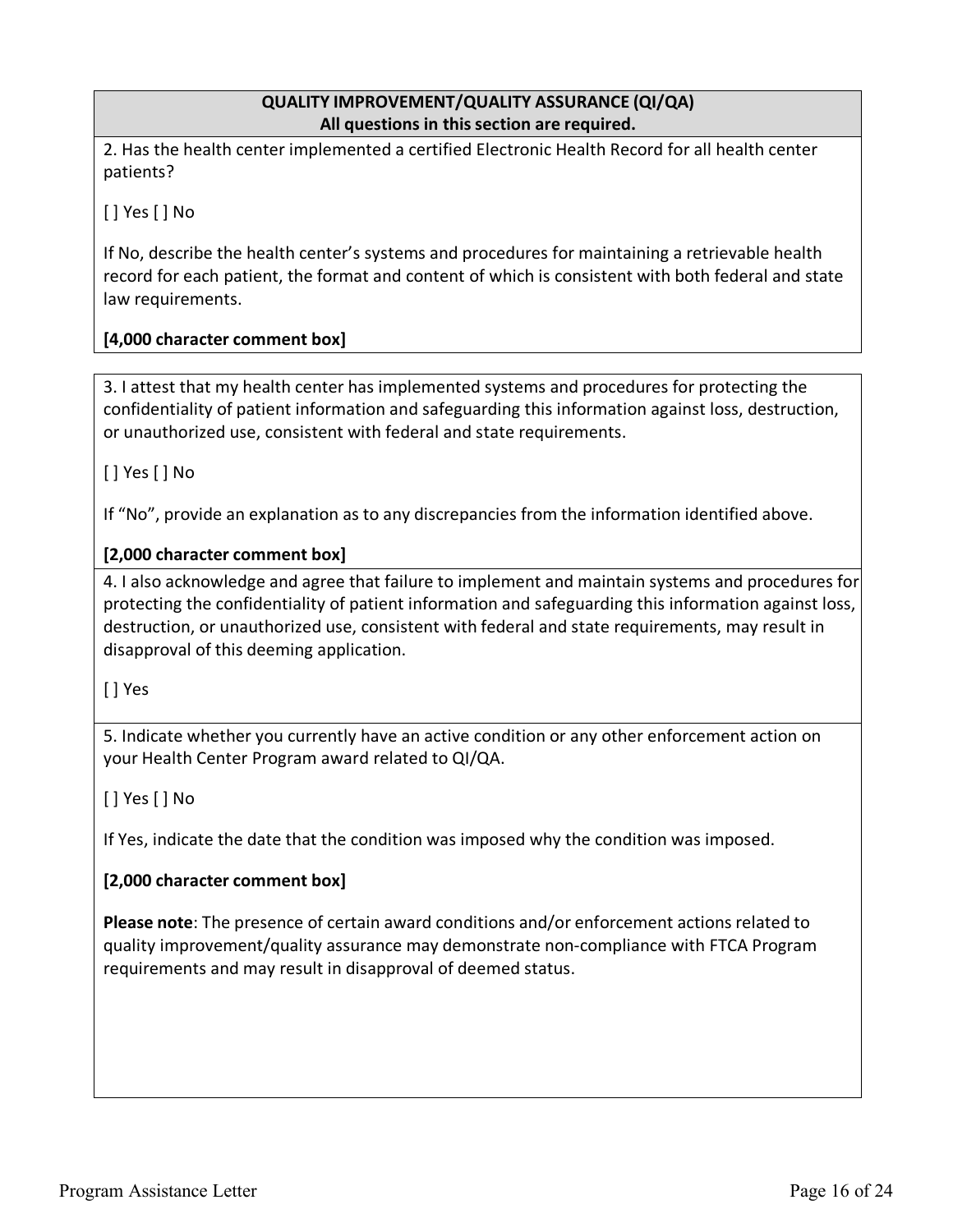| DEPARTMENT OF HEALTH AND HUMAN SERVICES<br><b>Health Resources and Services Administration</b> | <b>FOR HRSA USE ONLY</b>                     |                         |
|------------------------------------------------------------------------------------------------|----------------------------------------------|-------------------------|
|                                                                                                | <b>Award Recipient Name</b>                  | <b>Application Type</b> |
| <b>CREDENTIALING AND PRIVILEGING</b>                                                           |                                              |                         |
|                                                                                                | <b>Application Tracking</b><br><b>Number</b> | <b>Grant Number</b>     |
|                                                                                                |                                              |                         |

#### **CREDENTIALING AND PRIVILEGING**

**Applicants must respond to all questions in this section. Health Center FTCA Program credentialing and privileging requirements are also described in the Health [Center Program](https://bphc.hrsa.gov/programrequirements/compliancemanual/introduction.html#titletop) Compliance Manual, Chapter 5: Clinical Staffing.**

1(A). I attest that my health center has implemented a credentialing process for all clinical staff members (including for licensed independent practitioners and other licensed or certified healthcare practitioners, and other clinical staff providing services on behalf of the health center who are health center employees, individual contractors, or volunteers). I also attest that my health center has operating procedures for the initial and recurring review of credentials, and responsibility for ensuring verification of all of the following:

- i. Current licensure, registration, or certification using a primary source;
- ii. Education and training for initial credentialing, using:
	- a. Primary sources for licensed independent practitioners;
	- b. Primary or other sources for other licensed or certified practitioners and any other clinical staff;
- iii. Completion of a query through the National Practitioner Databank (NPDB);
- iv. Clinical staff member's identity for initial credentialing using a government issued picture identification;
- v. Drug Enforcement Administration registration (if applicable); and
- vi. Current documentation of Basic Life Support training. [ ] Yes [ ] No

If "No", provide an explanation.

#### **[2,000 character comment box]**

1(B). I also acknowledge and agree that failure to implement and maintain a credentialing process as further described above may result in disapproval of this deeming application.

[ ] Yes

2(A). I attest that my health center has implemented privileging procedures for the initial granting and renewal of privileges for clinical staff members (including for licensed independent practitioners and other licensed or certified health care practitioners who are health center employees, individual contractors, and volunteers). I also attest that my health center has privileging procedures that address all of the following:

- i. Verification of fitness for duty, immunization, and communicable disease status;
- ii. For initial privileging, verification of current clinical competence via training, education, and, as available, reference reviews;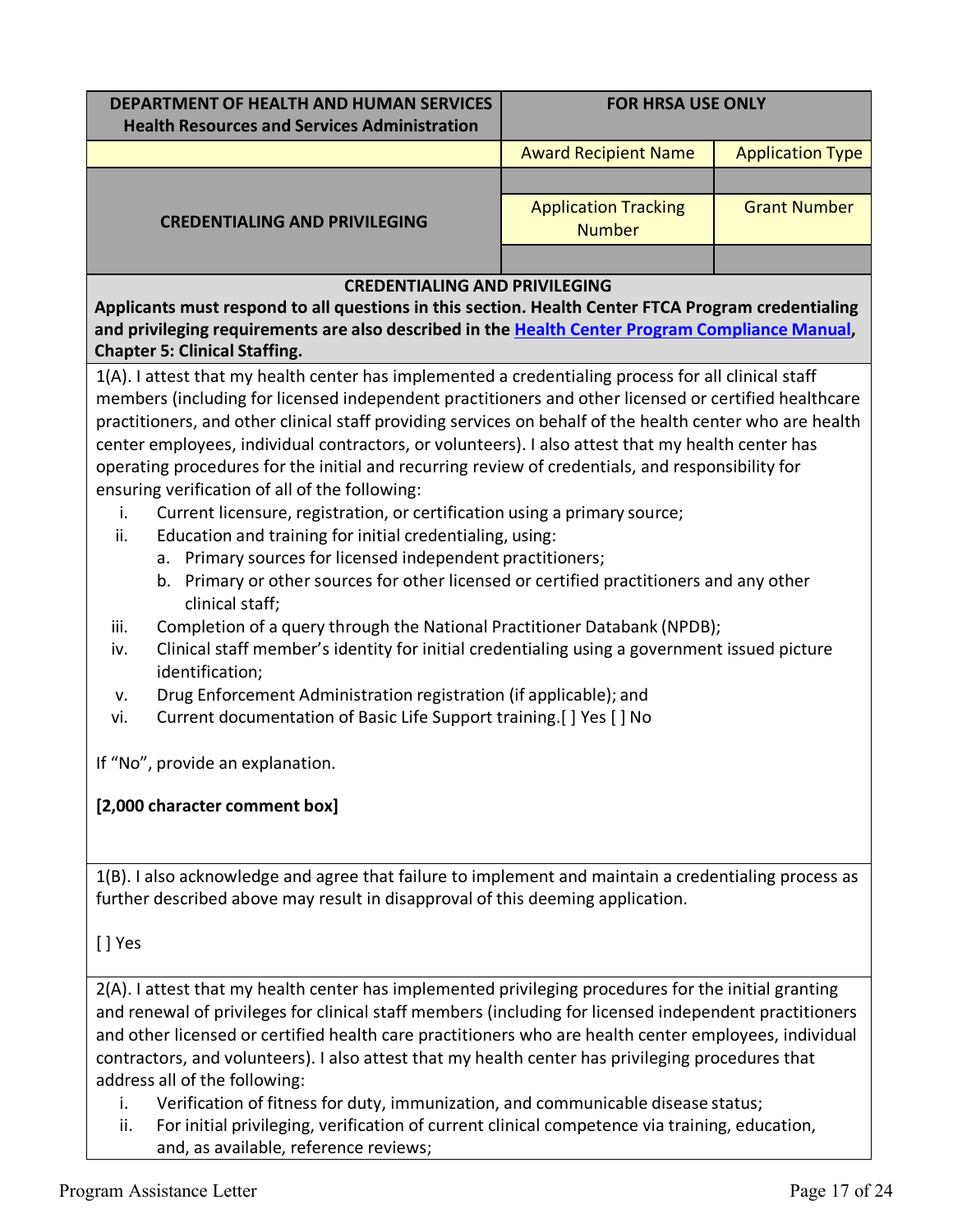#### **CREDENTIALING AND PRIVILEGING All questions in this section are required.**

iii. For renewal of privileges, verification of current clinical competence via peer review or other comparable methods (for example, supervisory performance reviews); and

iv. Process for denying, modifying or removing privileges based on assessments of clinical competence and/or fitness for duty.

# [ ] Yes [ ] No

If "No", provide an explanation as to any discrepancies from the information identified above.

# **[2,000 character comment box]**

2(B). I also acknowledge and agree that failure to implement and maintain a privileging process for the initial granting and renewal of privileges for clinical staff members, including operating procedures as further described above, may result in disapproval of this deeming application.

[ ] Yes

3. Upload the health center's credentialing and privileging operating procedures that address all credentialing and privileging components listed in questions 1(A) & 2(A) above. Please note: Procedures that are missing any of the components referenced in the credentialing and privileging section questions 1(A) & 2(A) of this application will be interpreted as the health center not implementing those missing components.

[Attachment control named 'Credentialing and Privileging Operating Procedures']

4. I attest that my health center maintains files or records for our clinical staff (for example, employees, individual contractors, and volunteers) that contain documentation of licensure, credentialing verification, and applicable privileges, consistent with the health center's operating procedures.

[ ] Yes [ ] No

If "No", provide an explanation as to any discrepancies from the information identified above.

## **[2,000 character comment box]**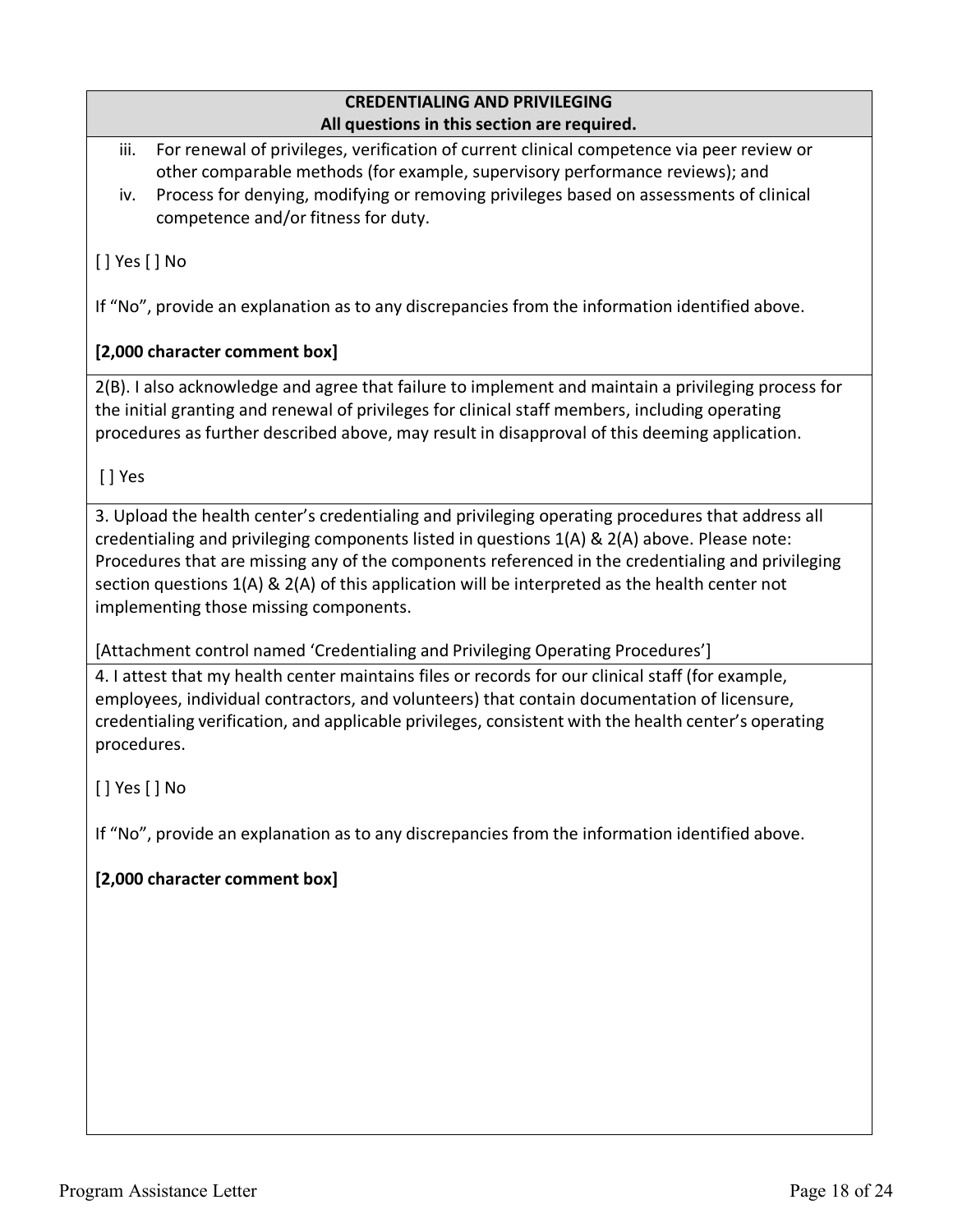#### **CREDENTIALING AND PRIVILEGING All questions in this section are required.**

4(B). Submit a Credentialing List that includes the most recent date(s) that Credentialing was completed for all applicable staff members. The required components are:

- First Name
- Last Name
- Title
- Clinical Staff Type (i.e., Licensed Independent Practitioner (LIP), Other Licensed or Certified Practitioners (OLCP), and Other Clinical Staff (OCS)
- Most recent credentialing date
- Most recent privileging date

Note, at this time, you do not need to submit verification or supporting materials in this list, however, it should reflect that the following elements from Chapter 5 of the Health Center Program Compliance Manual were verified for each staff member, as applicable:

Credentialing:

- Current licensure, registration, or certification using a [primary source;](https://bphc.hrsa.gov/programrequirements/compliancemanual/glossary.html#primary-source-verification)
- Education and training for initial credentialing, using:
	- Primary sources for LIPs
	- Primary or other sources (as determined by the health center) for OLCPs and any other clinical staff;
- Completion of a query through the National Practitioner Data Bank (NPDB);
- Clinical staff member's identity for initial credentialing using a government-issued picture identification;
- Drug Enforcement Administration (DEA) registration; and
- Current documentation of basic life support training.

#### Privileging:

- Verification of [fitness for duty](https://bphc.hrsa.gov/programrequirements/compliancemanual/glossary.html#fitness-for-duty), immunization, and communicable disease status;
- For initial privileging, verification of current clinical competence via training, education, and, as available, reference reviews;
- For renewal of privileges, verification of current clinical competence via peer review or other comparable methods (for example, supervisory performance reviews); and
- Process for denying, modifying or removing privileges based on assessments of clinical competence and/or fitness for duty.

This list must include a list of all licensed and certified staff members at all health center sites including employed or contracted practitioners, volunteers and locum tenems, with evidence of credentialing within the last 2 years from date of application submission. For the purposes of this application, documentation of a credentialing date within the last 2 years from application submission indicates that the health center has properly credentialed the individual in accordance with the Health Center Program Compliance Manual.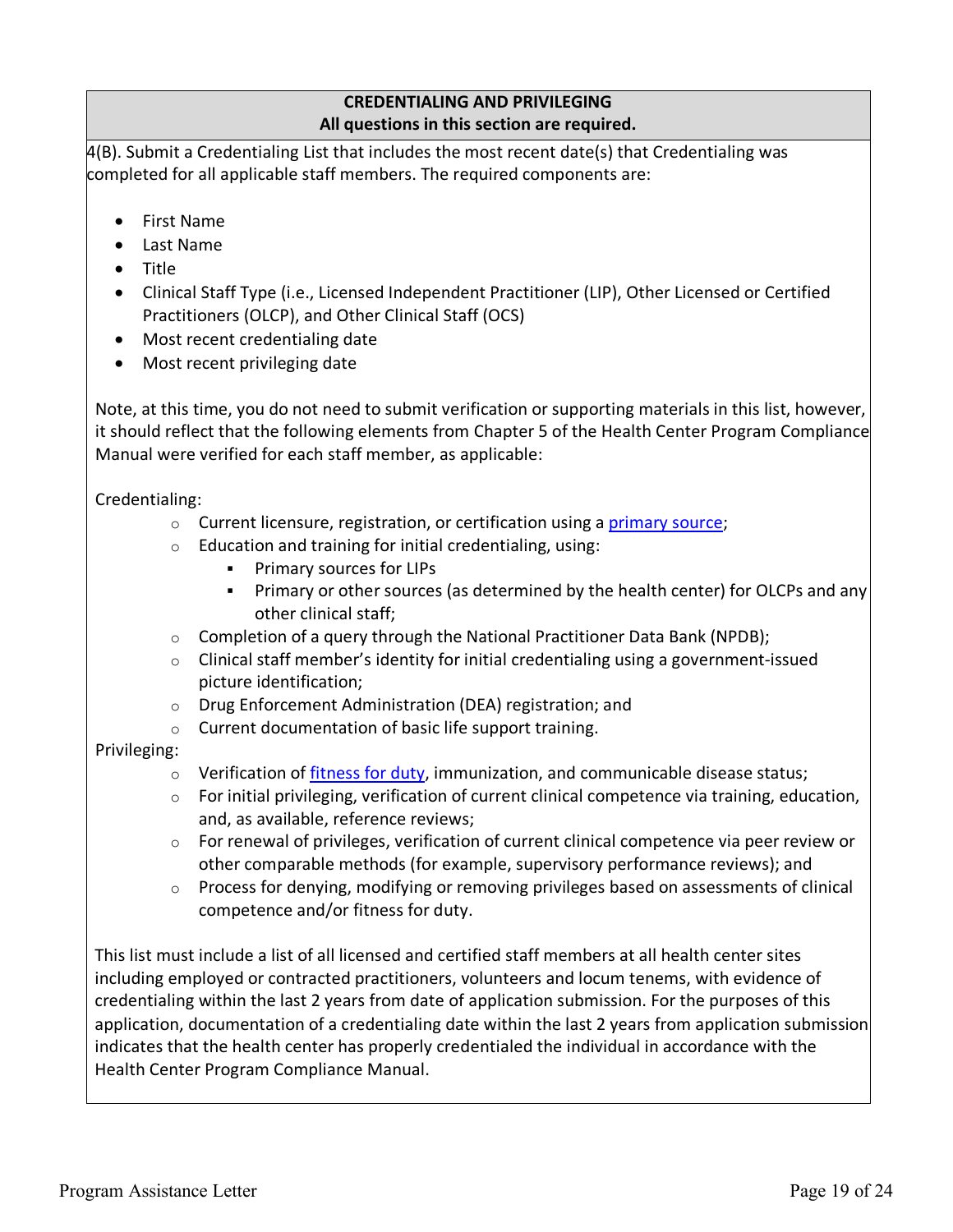### **CREDENTIALING AND PRIVILEGING All questions in this section are required.**

5. I attest that if my health center has contracts with provider organizations (for example, group practices, staffing agencies) or formal, written referral agreements with other provider organizations that provide services within its scope of project, the health center ensures (for example, through provisions in formal, written referral agreements, contracts, other documentation) that such

- i. providers are: Licensed, certified, or registered as verified through a credentialingprocess, in accordance with applicable federal, state, and local laws; and
- ii. Competent and fit to perform the contracted or referred services, as assessed through a privileging process.

Select N/A if the health center does not contract with provider organizations or have any formal, written referral agreements with other provider organizations.

[ ] Yes [ ] No [ ] N/A

If No, provide an explanation as to any discrepancies from the information identified above.

# **[2,000 character comment box]**

**Please note**: A contract between a covered entity and a provider's corporation does not confer FTCA coverage on the provider. Services provided strictly pursuant to a contract between a covered entity and any corporation, including eponymous professional corporations (defined as a professional corporation to which one has given one's name, for example, John Doe, LLC, and consisting of only one health care provider), are not covered under FSHCAA and the FTCA. This is further described in the FTCA Health Center [Policy Manual.](https://bphc.hrsa.gov/sites/default/files/bphc/ftca/pdf/ftcahcpolicymanualpdf.pdf)

6. Indicate whether you currently have an active condition or any other enforcement action on your Health Center Program award related to credentialing or privileging.

[ ] Yes [ ] No

If Yes, indicate the date and source (for example, Operational Site Visit, Service Area Competition application) through which your received this condition or other enforcement action. Also, indicate the specific nature of the condition or other enforcement action, including the finding and reason why it was imposed, such as failure to verify licensure, etc. Describe your entity's plan to remedy the deficiency that led to imposition of the condition or enforcement action and the anticipated timeline by which the plan is expected to be fully implemented.

# **[2,000 character comment box]**

**Please note**: The presence of certain award conditions and/or enforcement actions related to credentialing and privileging may demonstrate noncompliance with FTCA Program requirements and may result in disapproval of deemed status.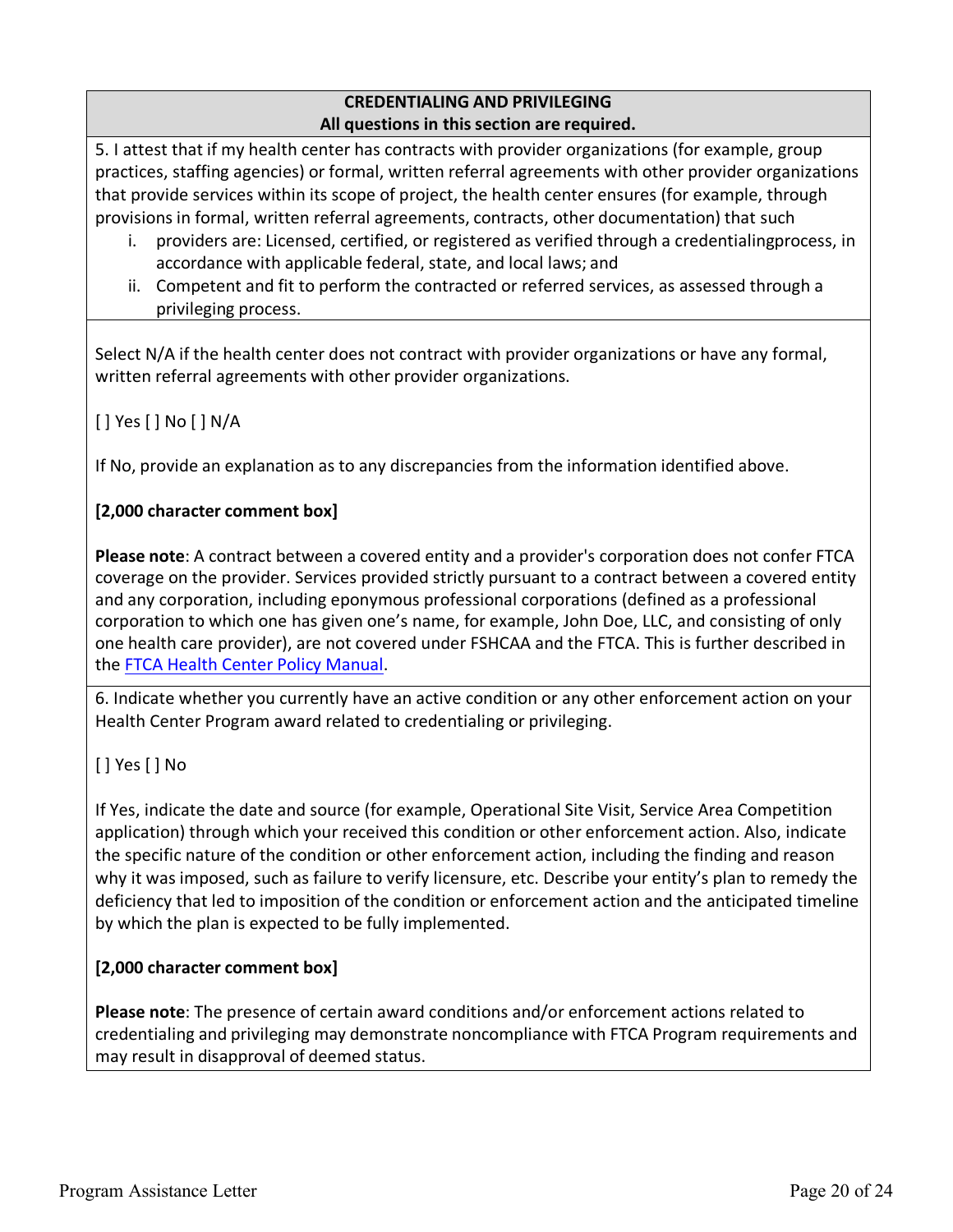| DEPARTMENT OF HEALTH AND HUMAN SERVICES<br><b>Health Resources and Services Administration</b> | <b>FOR HRSA USE ONLY</b>                     |                         |
|------------------------------------------------------------------------------------------------|----------------------------------------------|-------------------------|
|                                                                                                | <b>Award Recipient Name</b>                  | <b>Application Type</b> |
| <b>CLAIMS MANAGEMENT</b>                                                                       |                                              |                         |
|                                                                                                | <b>Application Tracking</b><br><b>Number</b> | <b>Grant Number</b>     |
|                                                                                                |                                              |                         |

#### **CLAIMS MANAGEMENT**

**Applicants must respond to all questions with an \* in this section. Health Center FTCA Program claims management requirements are also described in the Health [Center Program](https://bphc.hrsa.gov/programrequirements/compliancemanual/introduction.html#titletop) Compliance [Manual,](https://bphc.hrsa.gov/programrequirements/compliancemanual/introduction.html#titletop) Chapter 21: Federal Tort Claims Act (FTCA) Deeming Requirements.**

**Please note:** If a claim or lawsuit involving covered activities is presented to the covered entity/individual or filed in court, it is essential that the covered entity preserve all potentially relevant documents. Once a covered entity or covered individual reasonably anticipates litigation—and it is reasonable to anticipate litigation once a claim or lawsuit is filed, whether administratively or in state or federal district court—the entity or individual must suspend any routine destruction and hold any documents relating to the claimant or plaintiff so as to ensure their preservation for purposes of claim disposition or litigation.

1(A). \*I attest that my health center has a claims management process for addressing any potential or actual health or health-related claims, including medical malpractice claims, which may be eligible for FTCA coverage. My health center's claims management process includes information related to how my health center ensures the following:

- i. The preservation of all health center documentation related to any actual or potential claim or complaint (for example, medical records and associated laboratory and x-ray results, billing records, employment records of all involved clinical providers, clinic operating procedures); and
- ii. That any service of process/summons that the health center or its provider(s) receives relating to any alleged claim or complaint is promptly sent to the HHS, Office of the General Counsel, General Law Division, per the process prescribed by HHS and as further described in the FTCA Health Center Policy Manual.

Yes[ ] No [ ]

If "No", provide an explanation as to any discrepancies from the information identified above.

#### **[2,000 character comment box]**

1(B). \*I also acknowledge and agree that failure to implement and maintain a claims management process as described above may result in disapproval of this deeming application.

Yes [ ]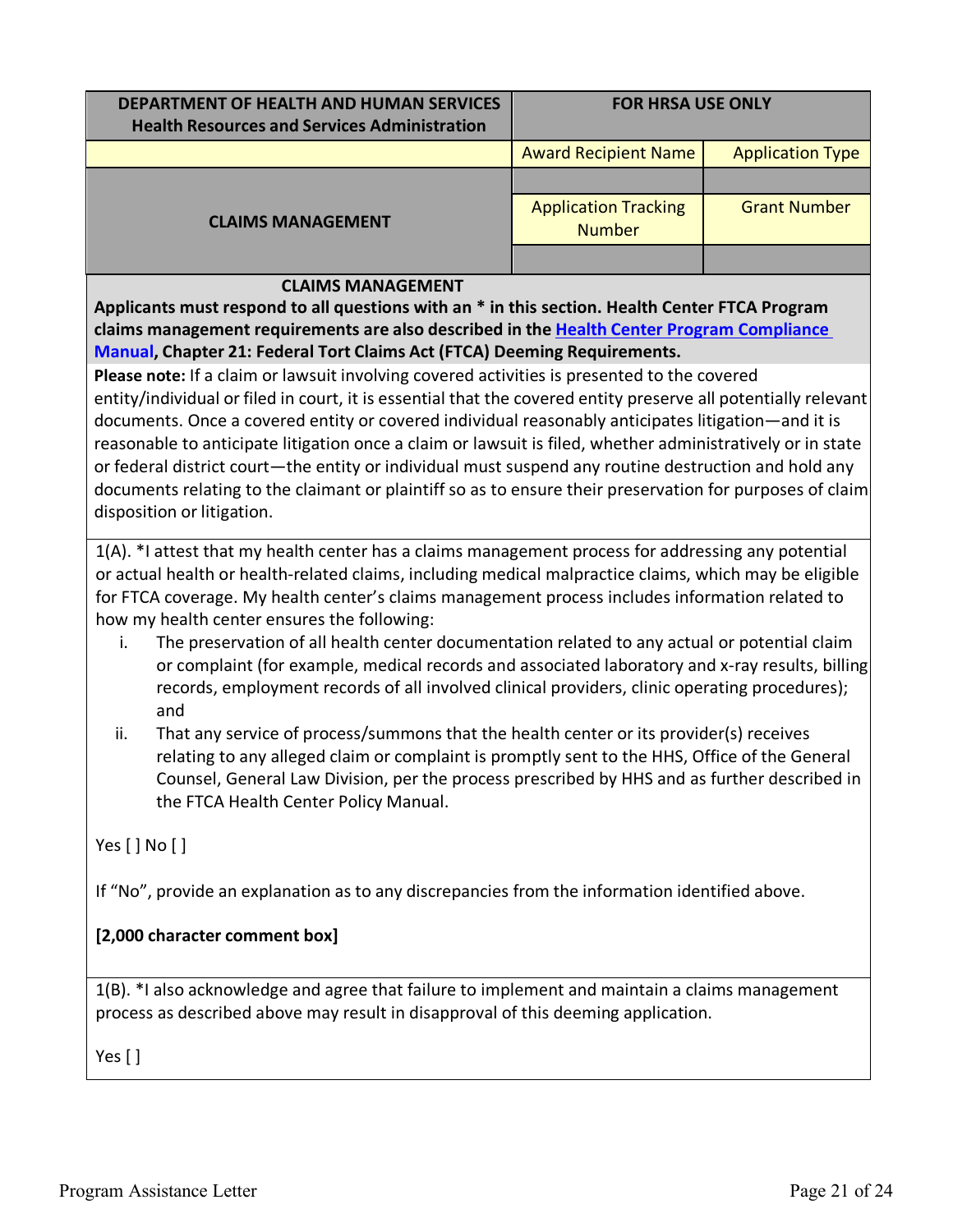## **CLAIMS MANAGEMENT**

#### **All questions with an \* in this section are required.**

1(C). \*Upload documentation of the health center's claims management process (for example, claims management procedures) for addressing any potential or actual health or health-related claims, including medical malpractice claims, that may be eligible for FTCA coverage. Please note:This process must include the items outlined in Claims Management question 1(A) of this application.

[Attachment control named 'Claims Management Procedures'] (If answer to 1(A) is Yes, attachment required; if answer to 1(A) is No, no attachment is required.)

2(A). \*Has the health center had any history of claims under the FTCA? (Health centers should provide any medical malpractice claims or allegations that have been presented during the past 5 years.)

Yes [ ] No [ ]

If Yes, provide a list of the claims. For each claim, include:

- i. Name of provider(s) involved;
- ii. Area of practice/Specialty;
- iii. Date of occurrence;
- iv. Summary of allegations;
- v. Status or outcome of claim;
- vi. Documentation that the health center cooperated with the Attorney General for this claim, as further described in the FTCA Health Center Policy [Manual;](https://bphc.hrsa.gov/sites/default/files/bphc/ftca/pdf/ftcahcpolicymanualpdf.pdf) and
- vii. Summary of health center internal analysis and implemented steps to mitigate the risk of such claims in the future (Only submit a summary if the case is closed. If the case has not been settled do not include the summary. Do not submit a copy of the NPDB report in this section.).

[Attachment control named 'History of Claims']

2(B). \*I agree that the health center will cooperate with all applicable Federal government representatives in the defense of any FTCA claims.

Yes[ ] No [ ]

If "No", provide an explanation.

**[2,000 character comment box]**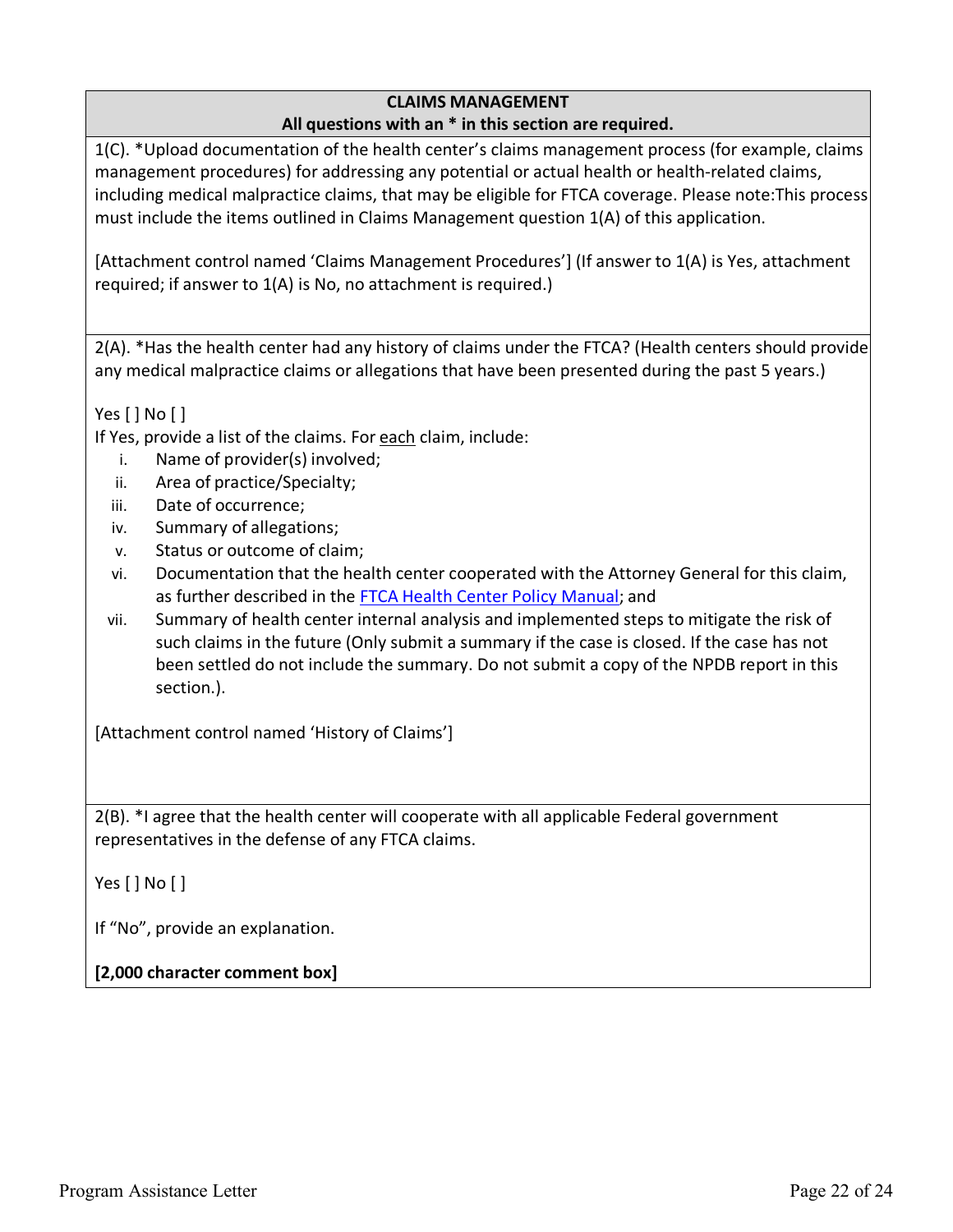#### **CLAIMS MANAGEMENT All questions with an \* in this section are required.**

3(A). \*I attest that my health center informs patients using plain language that it is a deemed Federal PHS employee via its website, promotional materials, and/or within an area(s) of the health center that is visible to patients. For example: "This health center receives HHS funding and has Federal PHS deemed status with respect to certain health or health-related claims, including medical malpractice claims, for itself and its covered individuals."

[ ] Yes [ ] No

If No, provide an explanation as to any discrepancies from the information identified above.

## **[2,000 character comment box]**

3(B). Include a screenshot to the exact location where this information is posted on your health center website or attach the relevant promotional material or pictures.

[Attachment control named 'Screenshot']

[Attachment control named 'FTCA Promotional Materials']

(If answer to 3(A) is Yes, either Screenshot control or FTCA Promotional Materials required; if answer to 3(A) is No, no free response control or attachment is required.)

3(C). \*Upload the relevant Position Description(s) that describe the health center's designated individual(s) who is responsible for the management and processing of claims-related activities and serves as the claims point of contact. The job description must clearly detail that the claims management activities are a part of the individual's daily responsibilities.

[Attachment control named 'Claims Management Position Descriptions']